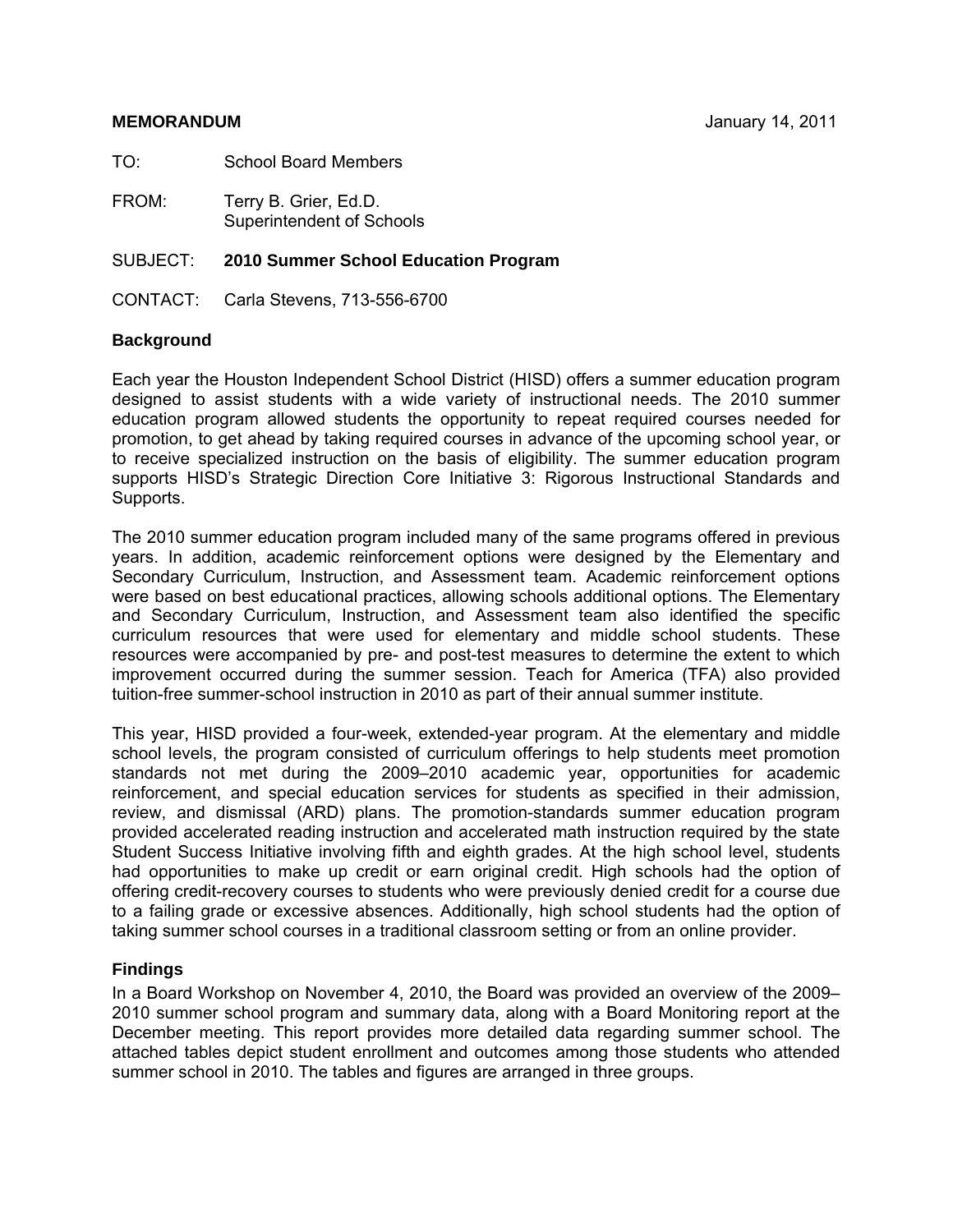**Tables 1 through 11** and **Figures 1 through 4** describe those students who enrolled in summer school and why they attended summer school in 2010.

- A total of 46,059 students elementary and middle school students enrolled in summer school in 2010. Of those students, the majority attended for academic reinforcement (50.4 percent), followed by students attending for promotion standards (48.1 percent), and those who attended for special education services (1.5 percent)(Table 4a).
- Among the students who were enrolled in summer school to meet promotion standards, 17,888 (81.5 percent) were promoted following summer school courses and 4,051 were retained (18.5 percent). The percentage of students promoted following summer school in 2010 decreased by approximately four percentage points from 86 percent in 2009 to 82 percent in 2010. The majority of the promotions in 2010 were based on promotion standards (74 percent) rather than on committee decision (19 percent)(Table 6, Figure 2).

**Tables 12 through 22** and **Figures 5 through 9** describe elementary and middle school outcomes, as assessed by the pre- and post-tests associated with the curriculum resources.

- Table 12 displays trends in pre- and post-test scores during summer school for students in Kindergarten through grade 8. Column headings show pre-test scores in terms of percent of items answered correctly. Row headings depict percentage point change in pre- and post-test scores. For example, among the 7,854 students who answered 41 to 50 percent of the pre-test items correctly, 1,708 improved their post-test scores by 11 to 20 percent after attending summer school. Those students scoring the lowest on the pre-test tended to have improved performance on the post-test. Conversely, those students scoring higher on the pre-test tended to have lower post-test scores or their scores did not change from pre- to post-test.
- Among the elementary and middle school students enrolled in summer school in 2010, 4,351 attended Teach for America (TFA) campuses. The majority of those students were enrolled in mathematics and reading courses (Tables 13 and 14).
- Overall, both TFA elementary and middle school students improved their scores from pre- to post-test (Figures 6 and 8). However, the increases seen in test scores at TFA campuses were not as high as those seen at non-TFA campuses (Figures 7 and 9).

**Tables 23 through 29** describe the courses that high school students enrolled in and completed. A complete list of the tables and figures precedes them.

- A total of 8,769 high school students enrolled in regular summer school in 2010. High school students enrolled in 16,451 courses, for an average of 1.9 courses per student. The majority of courses taken in regular summer school were in mathematics (27.9 percent), followed by English/language arts (21.9 percent), science (21.1 percent), social studies (19.4 percent), and "other" (9.7 percent) (Table 23). The overall completion rate for all subjects was 86.5 percent (Table 24).
- The HISD Historical Record indicates that 1,898 online courses were completed during summer school, with a passing score of 70 percent or above. These totals include 429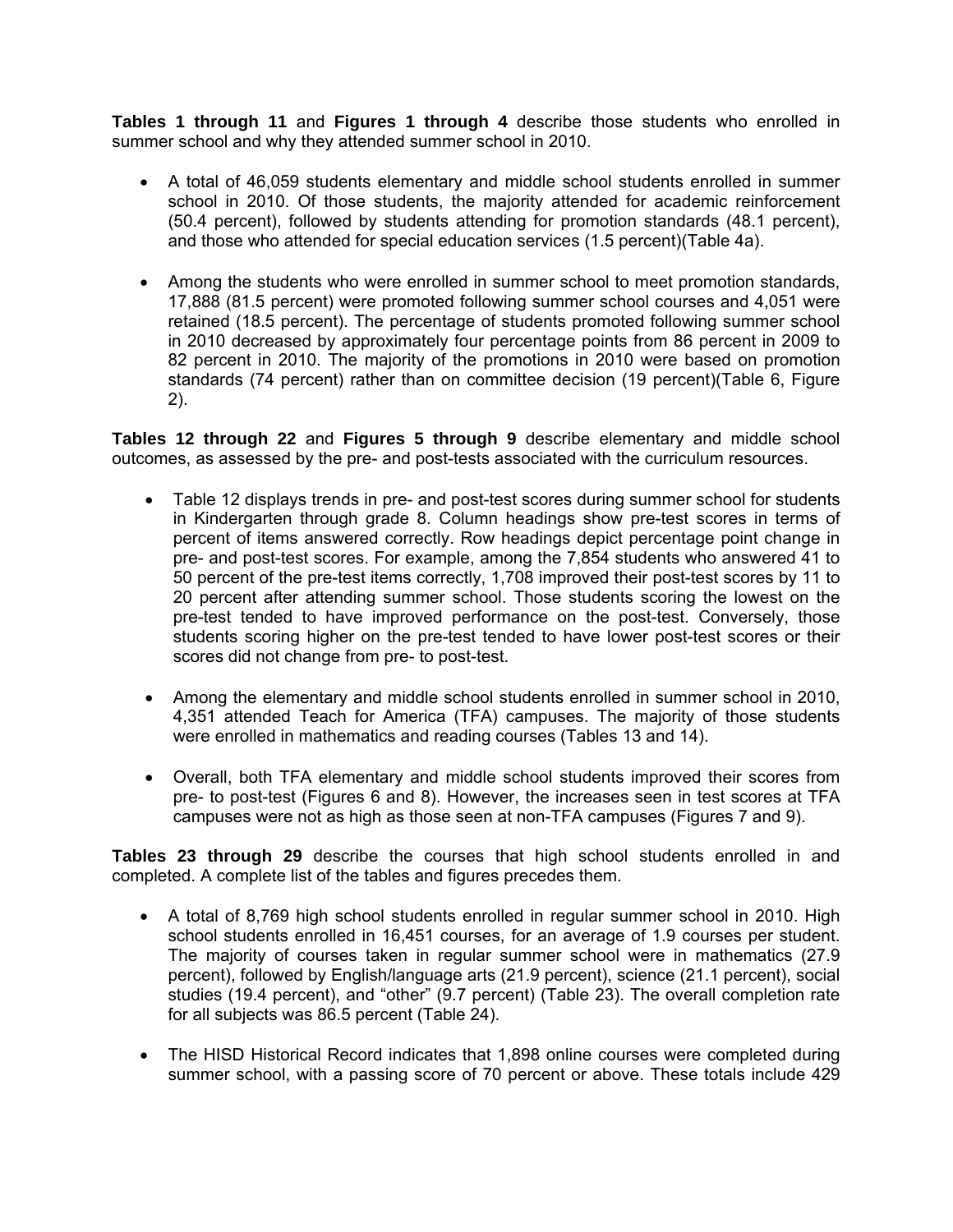APEX credit-recovery courses (22.6 percent), 158 APEX original credit courses (8.3 percent), and 1,311 courses (69.1 percent) offered by other providers (Table 25).

• According to APEX records, 1,310 credit recovery courses and 282 original credit courses were taken by HISD students during summer school in 2010. According to APEX records, the overall completion rate for APEX credit recovery was 96.9 percent and the completion rate for original credit courses was 99.6 percent (Table 27).

In summary, of the elementary and middle school students enrolled in summer school in 2010, slightly over half attended for academic reinforcement, followed by a lower percentage of students attending for promotion standards. Among the students attending for promotion standards, the majority were promoted following summer school. Of those students promoted, most were promoted based on promotion standards, rather than committee decision. However, the TAKS passing rate for fifth and eighth graders who retook the test for the third time after summer school ranged from 19.4 percent for math to 23.2 percent for reading. An examination of pre- and post-test scores during summer school for elementary and middle school students revealed that, overall, students improved their scores from pre- to post-test, with students at non-TFA campuses showing the greatest increases in performance. Similarly, across all subjects, the majority of high school students who enrolled in summer school courses in 2010 successfully completed their courses.

Should you have any further questions, please contact my office or Carla Stevens in Research and Accountability at 713-556-6700.

 $\overline{\phantom{a}}$  . TBG  $\overline{\phantom{a}}$ 

# Attachment

cc: Superintendent's Direct Reports School Improvement Officers Martha Salazar-Zamora Tracy Weeden Kim Hall Mark Smith **Principals**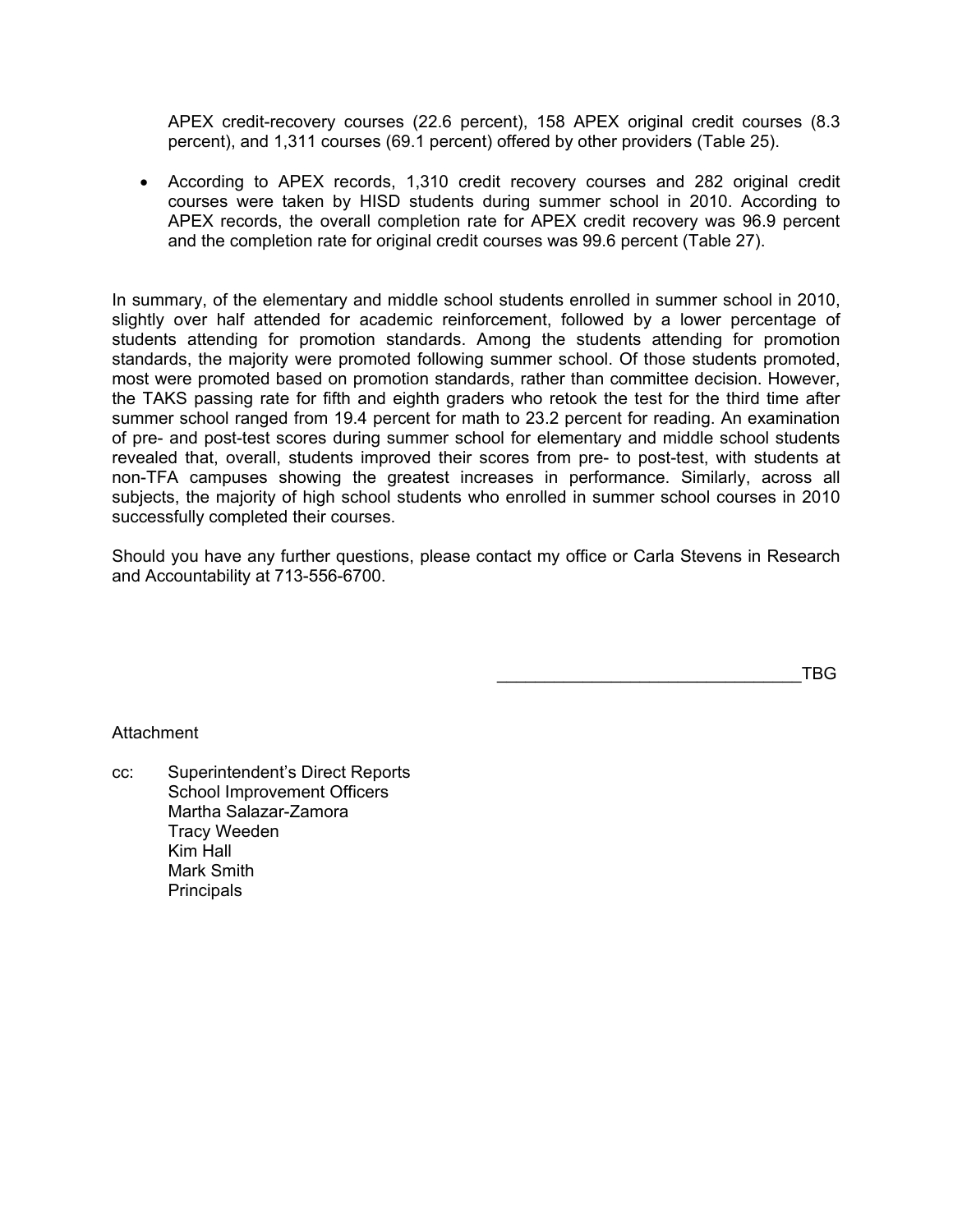# List of 2010 Tables and Figures

*Number Page*

#### Table 1 HISD Enrollment, Spring 2010 6 6 Table 2 Spring Promotion Standards by Grade: 2009, 2010 Table 3 Number of Students Retained in Spring 2010 and Number of Students Enrolled in Summer School 2010 8 Figure 1 Promotion and Retained Status of the Spring 2010 Students Referred to Summer School 9 Table 4a All Summer School 2010 Enrollment: All Students Attending for Promotion Standards and Academic Reinforcement by Grade Level 10 Table 4b Non-Title I Summer School 2010: All Students Attending for Promotion Standards and Academic Reinforcement by Grade Level 10 Table 5 Retained Students Enrolled Spring 2010 and Not Meeting Promotion Standards Criteria 11 Table 6 Summer Promotion Standards by Grade: 2009, 2010 Table 7 Cumulative Promotion Standards by Grade: 2009, 2010 Figure 2 Number and Percent of 2009–2010 Students Who Met or Did Not Meet Promotion Standards by Semester and Total 14 Figure 3 Promotion Status of 2009–2010 Students in Grades 1-8 Based on Promotion Standards 15 Table 8 Final Promotion Outcomes Based on Committee Decisions: 2008–2009 and 2009–2010 16 Table 9 Actual Promotion Rates: Rates of Students with a Grade Level Increase from 2009–2010 to 2010–2011 17 Figure 4 The Number and Percentage of 2009–2010 Students Promoted or Retained Based on Actual Fall 2010 Status 18 Table 10 HISD Summer School Attendance: 2010 19 Table 11 TAKS Retesters Third Administration 20 Table 12 Summer School 2010 – Percent Correct on Pretest by Percent Difference in Pre and Posttest 21 Figure 5 General Trends in Pre and Posttest Scores for Summer School 2010 22 Table 13 Teach for America Enrollment by Grade and Ethnicity 23 Table 14 Summer 2010 Teach for America Pre and Posttest Results: All Grade Levels 24 Figure 6 Comparison of Summer School Results for TFA Middle Schools 25 Figure 7 Comparison of Summer School Performance for TFA and non-TFA Middle School Students 25 Table 15 TFA Middle School Results: Deady Middle School 26 Table 16 TFA Middle School Results: Hartman Middle School 26 Table 17 TFA Middle School Results: Revere Middle School 26 Table 18 TFA Middle School Results: Stevenson Middle School 26 Figure 8 Comparison of Summer School Results for TFA Elementary Schools 27 Figure 9 Comparison of Summer School Performance for TFA and non-TFA Elementary Schools 27 Table 19 TFA Elementary School Results: Bruce Elementary School 28 Table 20 TFA Elementary School Results: Dogan Elementary School 28 Table 21 TFA Elementary School Results: Franklin Elementary School 28

Table 22 TFA Elementary School Results: Tijerina Elementary School 28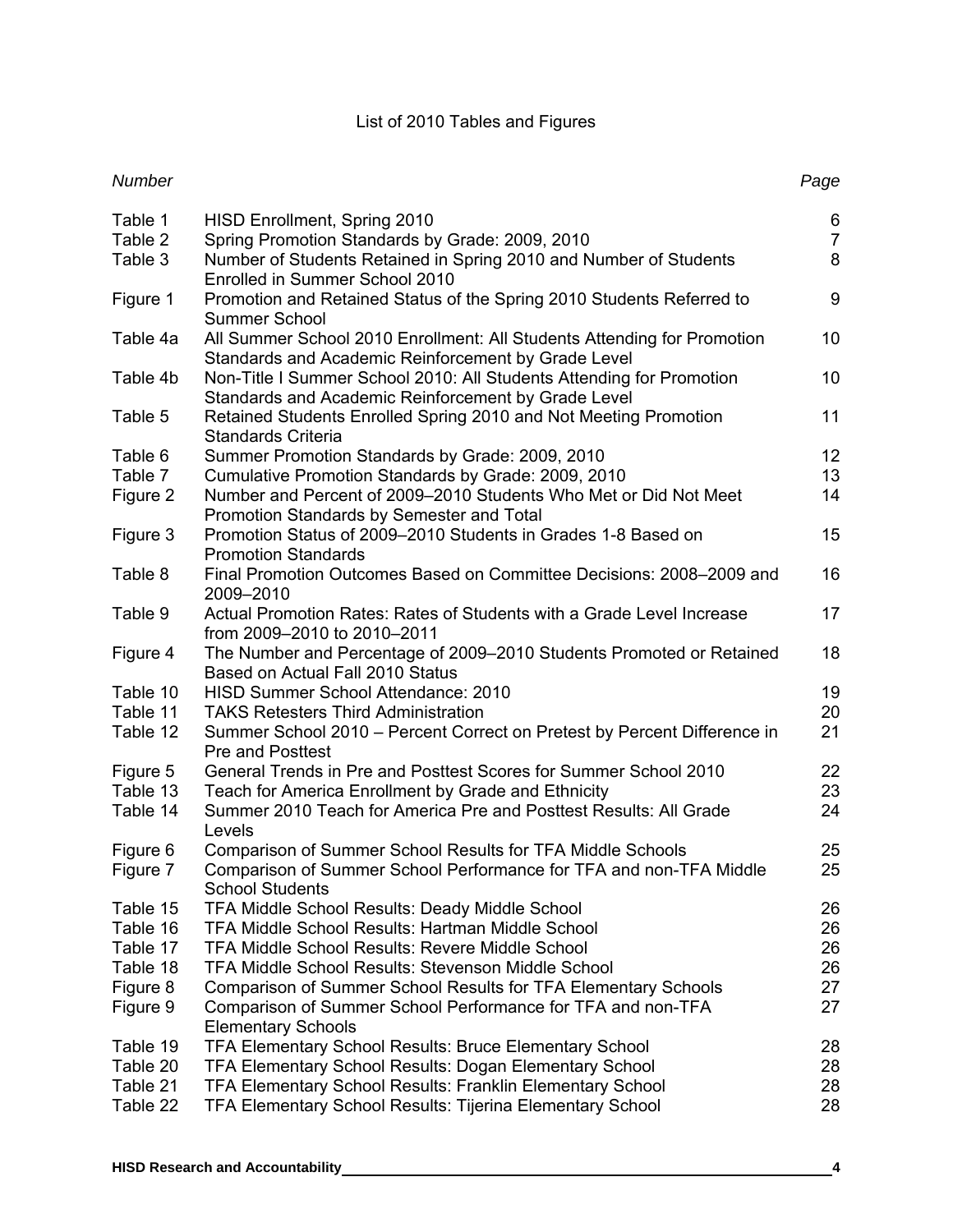| Table 23 | High School Summer School: Enrollment by Subject Area                                                                | 29 |
|----------|----------------------------------------------------------------------------------------------------------------------|----|
| Table 24 | High School Summer School: Courses Completed by Subject Area                                                         | 30 |
| Table 25 | High School Online Instruction: Courses Completed by Grade, Summer<br>2010 - HISD Historical Record                  | 31 |
| Table 26 | High School Online Instruction: Courses Completed by Subject Area,<br>Summer 2010 - HISD Historical Record           | 32 |
| Table 27 | High School Online Instruction - Credit Recovery: Courses Completed by<br>Subject Area, Summer 2010 - APEX Records   | 33 |
| Table 28 | High School Online Instruction - Original Credit: Courses Completed by<br>Subject Area, Summer 2010 - APEX Records   | 34 |
| Table 29 | APEX Credit Recovery and Original Credit Courses Completed, Summer<br>2010 – HISD Historical Record and APEX Records | 35 |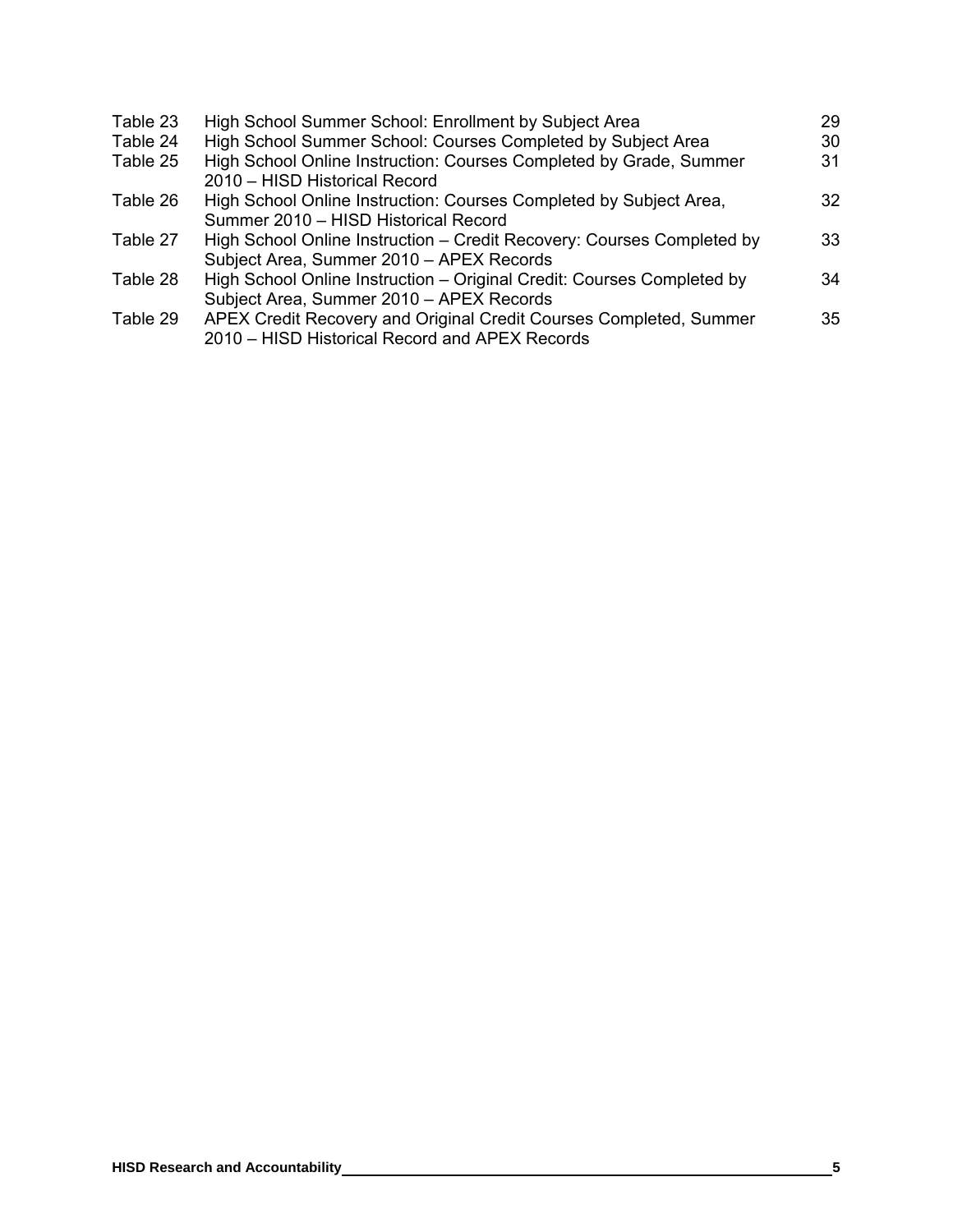|                   | <b>African American</b> |      | Asian |      | <b>Hispanic</b> |      |              | <b>Native American</b> | White          |      |    | <b>Not Identified</b> |         |
|-------------------|-------------------------|------|-------|------|-----------------|------|--------------|------------------------|----------------|------|----|-----------------------|---------|
| Grade             | N                       | %    | N     | $\%$ | N               | %    | N            | %                      | N              | %    | N  | %                     | Total   |
| EE                | 146                     | 17.4 | 26    | 3.1  | 523             | 62.4 | $\mathbf{1}$ | 0.1                    | 142            | 16.9 |    |                       | 838     |
| <b>PK</b>         | 4,211                   | 26.7 | 317   | 2.0  | 10,866          | 68.9 | 24           | 0.2                    | 358            | 2.3  |    |                       | 15,776  |
| KG                | 3,902                   | 23.6 | 578   | 3.5  | 10,600          | 64.2 | 22           | 0.1                    | 1,397          | 8.5  |    |                       | 16,499  |
|                   | 4,342                   | 24.7 | 555   | 3.2  | 11,301          | 64.2 | 24           | 0.1                    | 1,369          | 7.8  |    |                       | 17,591  |
| 2                 | 4,108                   | 24.9 | 537   | 3.3  | 10,584          | 64.1 | 17           | 0.1                    | 1,268          | 7.7  |    |                       | 16,514  |
| 3                 | 4,281                   | 25.8 | 559   | 3.4  | 10,430          | 62.8 | 27           | 0.2                    | 1,306          | 7.9  |    |                       | 16,603  |
| 4                 | 4,115                   | 25.6 | 508   | 3.2  | 10,149          | 63.3 | 17           | 0.1                    | 1,255          | 7.8  |    |                       | 16,044  |
| 5                 | 3,751                   | 25.8 | 466   | 3.2  | 9,139           | 62.9 | 22           | 0.2                    | 1,143          | 7.9  |    |                       | 14,521  |
| 6                 | 3,566                   | 28.0 | 403   | 3.2  | 7,695           | 60.5 | 19           | 0.1                    | 1,033          | 8.1  |    |                       | 12,716  |
|                   | 3,581                   | 27.8 | 458   | 3.6  | 7,770           | 60.4 | 11           | 0.1                    | 1,039          | 8.1  |    |                       | 12,859  |
| 8                 | 3,580                   | 28.1 | 460   | 3.6  | 7,590           | 59.6 | 6            | 0.0                    | 1,103          | 8.7  |    |                       | 12,739  |
| 9                 | 1,075                   | 30.6 | 87    | 2.5  | 2,196           | 62.5 | 4            | 0.1                    | 153            | 4.4  |    |                       | 3,515   |
| 10                | 687                     | 28.3 | 52    | 2.1  | 1,564           | 64.4 | 3            | 0.1                    | 122            | 5.0  |    | 0.0                   | 2,429   |
| 11                | 616                     | 26.9 | 48    | 2.1  | 1,540           | 67.1 | 3            | 0.1                    | 87             | 3.8  |    |                       | 2,294   |
| 12                | 103                     | 24.1 | 11    | 2.6  | 286             | 66.8 |              |                        | 15             | 3.5  | 13 | 3.0                   | 428     |
| Not<br>Identified | 14                      | 13.6 |       |      | 25              | 24.3 |              |                        | $\overline{2}$ | 1.9  | 62 | 60.2                  | 103     |
| <b>Total</b>      | 42,078                  | 26.1 | 5,065 | 3.1  | 102,258         | 63.3 | 200          | 0.1                    | 11,792         | 7.3  | 76 | 0.0                   | 161,469 |

Table 1. HISD Enrollment, Spring 2010

Source: Chancery, September 16, 2010

• A total of 161,469 students were enrolled in HISD in the Spring of 2010. The largest numbers of students enrolled were first grade students (N = 17,591) and the lowest number of students enrolled were  $12<sup>th</sup>$  grade students (N = 428).

• Hispanic students represented the largest student group enrolled by ethnicity at 63.3 percent (N = 102,258) and across all grade levels.

• One hundred three students of those enrolled in HISD in the Spring of 2010 were not identified by grade while 75 were not identified by ethnicity.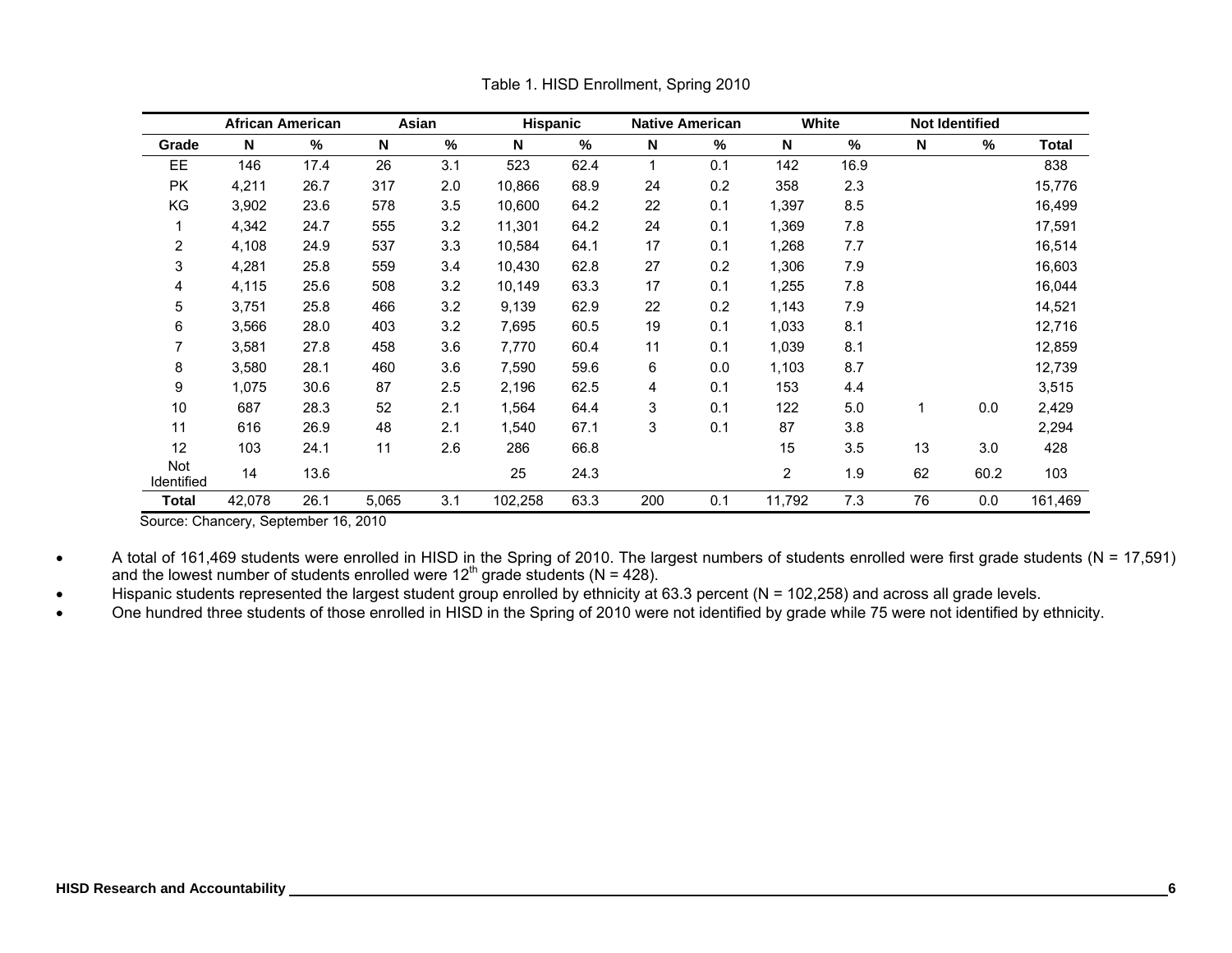Spring 2010

|       |         | <b>Total Unduplicated N</b> |        |      |            | <b>Committee Decision</b> |       |            |         |      |            | <b>Promotion Standards</b> |      |            |         |
|-------|---------|-----------------------------|--------|------|------------|---------------------------|-------|------------|---------|------|------------|----------------------------|------|------------|---------|
| Grade |         |                             |        |      |            | Non-                      |       |            | Non-    |      |            | Non-                       |      |            | Non-    |
|       |         |                             | Non-   | All  | Title I    | Title                     | All   | Title i    | Title i | All  | Title,     | Title i                    | All  | Title      | Title i |
|       | All     | Title ।                     | Title, |      | % Promoted |                           |       | % Retained |         |      | % Promoted |                            |      | % Retained |         |
|       | 17.455  | 15.629                      | ,826   | 6.5  | 5.2        | 17.0                      | 0.1   | 0.1        |         | 78.8 | 80.6       | 63.5                       | 14.7 | 14.1       | 19.4    |
| າ     | 16,361  | 14,759                      | ,602   | 7.1  | 5.7        | 20.2                      | < 0.1 | < 0.1      | < 0.1   | 82.4 | 84.3       | 65.2                       | 10.4 | 10.0       | 14.6    |
| 3     | 16.423  | 14.698                      | 1.725  | 8.7  | 7.5        | 18.3                      | 0.1   | 0.1        | 0.1     | 74.1 | 75.7       | 60.7                       | 17.1 | 16.7       | 20.9    |
|       | 15,946  | 14,351                      | .595   | 11.1 | 10.4       | 16.8                      | 0.3   | 0.3        |         | 59.7 | 59.9       | 57.8                       | 29.0 | 29.4       | 25.2    |
| 5     | 14,267  | 12.767                      | ,500   | 12.4 | 11.9       | 16.5                      | 0.1   | 0.1        | ÷       | 65.4 | 66.0       | 59.7                       | 22.2 | 22.0       | 23.9    |
| 6     | 12.616  | 11.774                      | 842    | 22.6 | 22.1       | 29.9                      | 1.0   | 0.9        | 2.9     | 49.4 | 51.4       | 21.5                       | 27.0 | 25.7       | 45.7    |
|       | 12.740  | 11.870                      | 870    | 25.0 | 24.3       | 33.7                      | .8    | 1.4        | 6.4     | 45.9 | 48.7       | 8.3                        | 27.3 | 25.5       | 51.6    |
| 8     | 12.468  | 11.550                      | 918    | 28.6 | 27.8       | 39.0                      | 2.1   | 1.7        | 6.5     | 48.3 | 51.3       | 10.8                       | 20.9 | 19.1       | 43.7    |
| Total | 118,276 | 107,398                     | 10.878 | 14.3 | 13.5       | 21.8                      | 0.6   | 0.5        | 1.3     | 64.6 | 71.1       | 49.8                       | 20.6 | 19.9       | 27.1    |

## Spring 2009

|       |         | <b>Total Unduplicated N</b> |         |      |                | <b>Committee Decision</b> |     |            |         |      |            | <b>Promotion Standards</b> |      |            |       |
|-------|---------|-----------------------------|---------|------|----------------|---------------------------|-----|------------|---------|------|------------|----------------------------|------|------------|-------|
| Grade |         |                             |         |      |                | Non-                      |     |            | Non-    |      |            | Non-                       |      |            | Non-  |
|       |         |                             | Non-    | All  | <b>Title</b> l | ا Title                   | All | Title l    | Title   | All  | Title      | Γitle                      | All  | Title      | Title |
|       | All     | Title                       | Title l |      | % Promoted     |                           |     | % Retained |         |      | % Promoted |                            |      | % Retained |       |
|       | 17.329  | 16.287                      | 1.042   | 7.8  | 7.1            | 19.5                      | 0.2 | 0.2        | $\star$ | 74.8 | 74.7       | 76.2                       | 17.2 | 18.0       | 4.3   |
|       | 16,672  | 15.584                      | 1.088   | 7.1  | 7.3            | 4.1                       | 0.3 | 0.3        |         | 80.4 | 79.5       | 93.2                       | 12.3 | 12.9       | 2.6   |
| 3     | 16,123  | 15.058                      | 1,065   | 7.8  | 8.2            | 2.3                       | 0.1 | 0.1        | ÷       | 75.5 | 74.2       | 92.5                       | 16.6 | 17.4       | 5.2   |
| 4     | 15,037  | 14.066                      | 971     | 10.3 | 10.6           | 6.3                       | 0.2 | 0.2        | $\star$ | 60.1 | 58.3       | 87.1                       | 29.4 | 30.9       | 6.5   |
| 5     | 14.418  | 13.372                      | 1.046   | 12.4 | 12.9           | 5.9                       | 0.1 | 0.1        | $\star$ | 65.1 | 63.7       | 82.4                       | 22.4 | 23.3       | 11.5  |
| 6     | 12.635  | 11.924                      | 711     | 22.4 | 22.6           | 18.0                      | 0.3 | 0.3        | 1.0     | 49.7 | 50.2       | 41.2                       | 27.7 | 26.9       | 39.8  |
|       | 12.184  | 11.420                      | 764     | 23.7 | 24.1           | 17.5                      | 0.6 | 0.6        | 1.8     | 45.3 | 45.8       | 38.5                       | 30.4 | 29.6       | 42.1  |
| 8     | 12.472  | 11.669                      | 803     | 29.2 | 29.6           | 23.0                      | 0.9 | 0.9        | 1.7     | 45.5 | 46.7       | 36.7                       | 24.4 | 23.4       | 38.5  |
| Total | 116,870 | 109,380                     | 7,490   | 14.1 | 14.3           | 11.2                      | 0.3 | 0.3        | 1.0     | 63.7 | 63.        | 71.9                       | 21.9 | 22.3       | 16.4  |

\* Fewer than five students identified

Source: Chancery, Sept. 16, 2010

• At the end of the 2009–2010 academic year, 14.3 percent of HISD students were promoted based on committee decision and 64.6 percent were promoted because of promotion standards. These percentages are very similar to those seen at the end of the 2008–2009 academic year.

• The percentage of Non-Title I students promoted based on committee decision increased from Spring 2009 to 2010. Specifically, in Spring of 2009, 11.2 percent of Non-Title I students were promoted by committee, as compared to 21.8 percent at the end of 2010.

• Additionally, the percentage of Title I students promoted based on promotion standards increased in Spring 2010 (71.1 percent), as compared to Title I students in 2009 (63.1 percent). The biggest change from Spring 2009 to 2010 was the percentage of Non-Title I students who were promoted based on promotion standards. Namely, Non-Title I students promoted based on promotion standards greatly decreased from 71.9 percent at the end of Spring 2009 to 49.8 percent at the end of Spring 2010.

## **HISD Research and Accountability 7**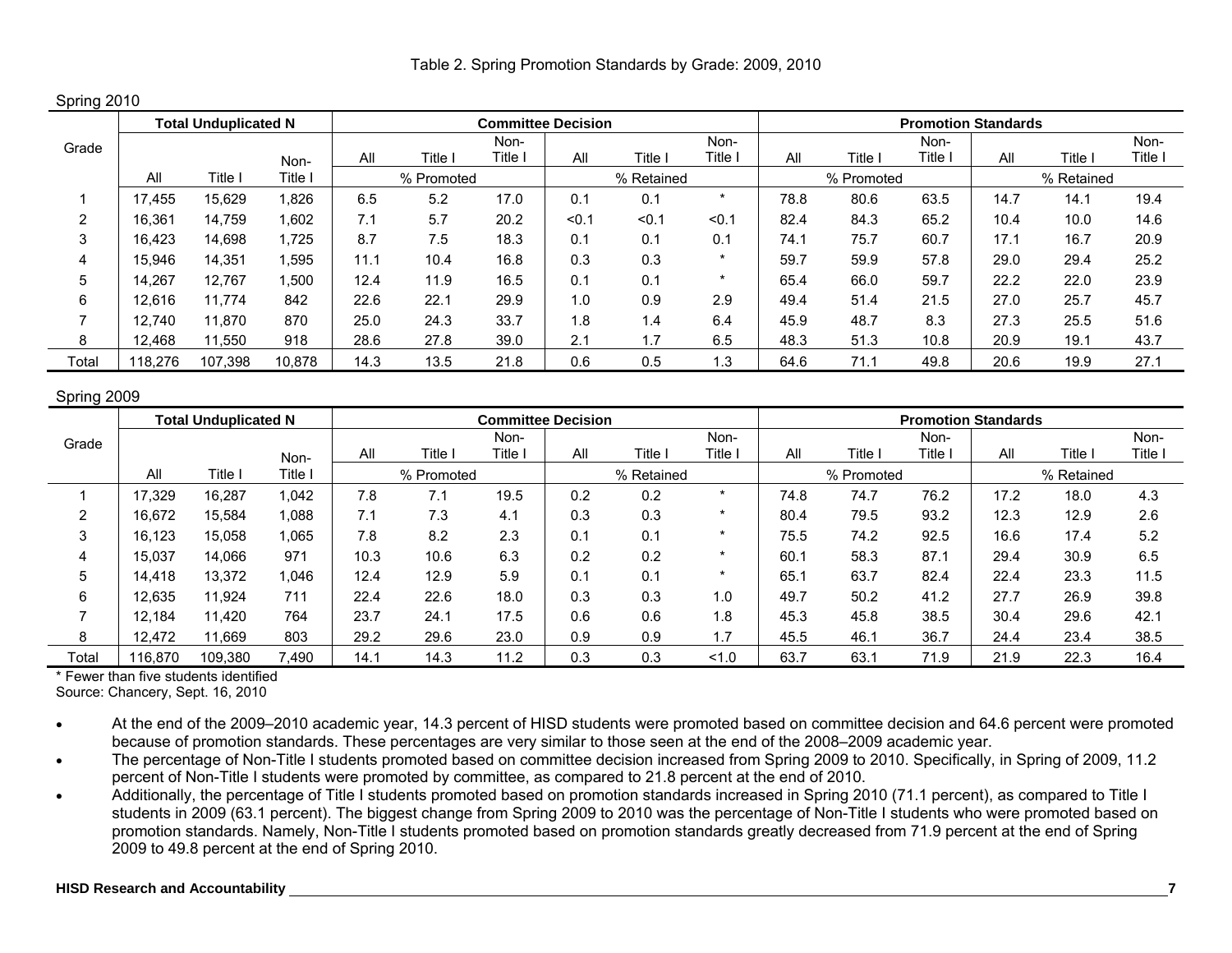Table 3. Number of Students Retained in Spring 2010 and Number of Students Enrolled in Summer School 2010

| Grade        | <b>Retained in</b><br><b>Spring</b> | <b>Enrolled in</b><br><b>Summer School</b> | <b>Difference</b> |
|--------------|-------------------------------------|--------------------------------------------|-------------------|
|              | 2,572                               | 2,163                                      | 409               |
| 2            | 1,714                               | 1,468                                      | 246               |
| 3            | 2,830                               | 2,475                                      | 355               |
| 4            | 4,665                               | 4,288                                      | 377               |
| 5            | 3,170                               | 2,772                                      | 398               |
| 6            | 3,534                               | 3,150                                      | 384               |
| 7            | 3,704                               | 3,288                                      | 416               |
| 8            | 2,870                               | 2,335                                      | 535               |
| <b>Total</b> | 25,059                              | 21,939                                     | 3,120             |

Source: Chancery, Sept. 16, 2010

*Note*. Records with errors not included

• Of the 25,059 students retained in the Spring of 2010, 21,939 went on to enroll in summer school courses during the 2010 summer session.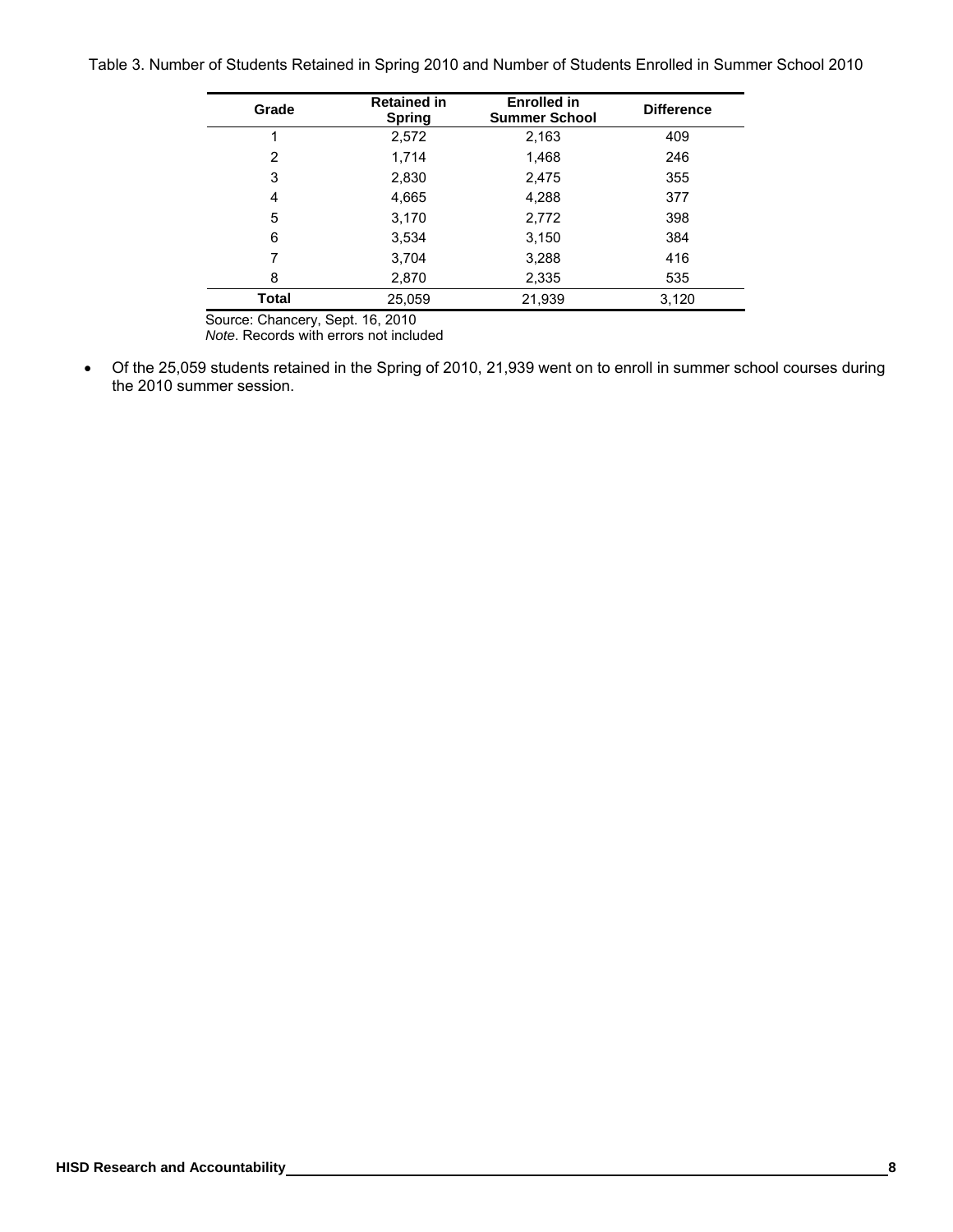# Figure 1. Promotion and Retained Status of the Spring 2010 Students Referred to Summer School (2009 N=25,956 2010 N=25,059)



- The number and percentage of students who were promoted decreased nine percentage points in 2009–10 to 71 percent of students not meeting promotion standards in the spring.
- The percentage of students not attending summer school doubled from six to 12 percent.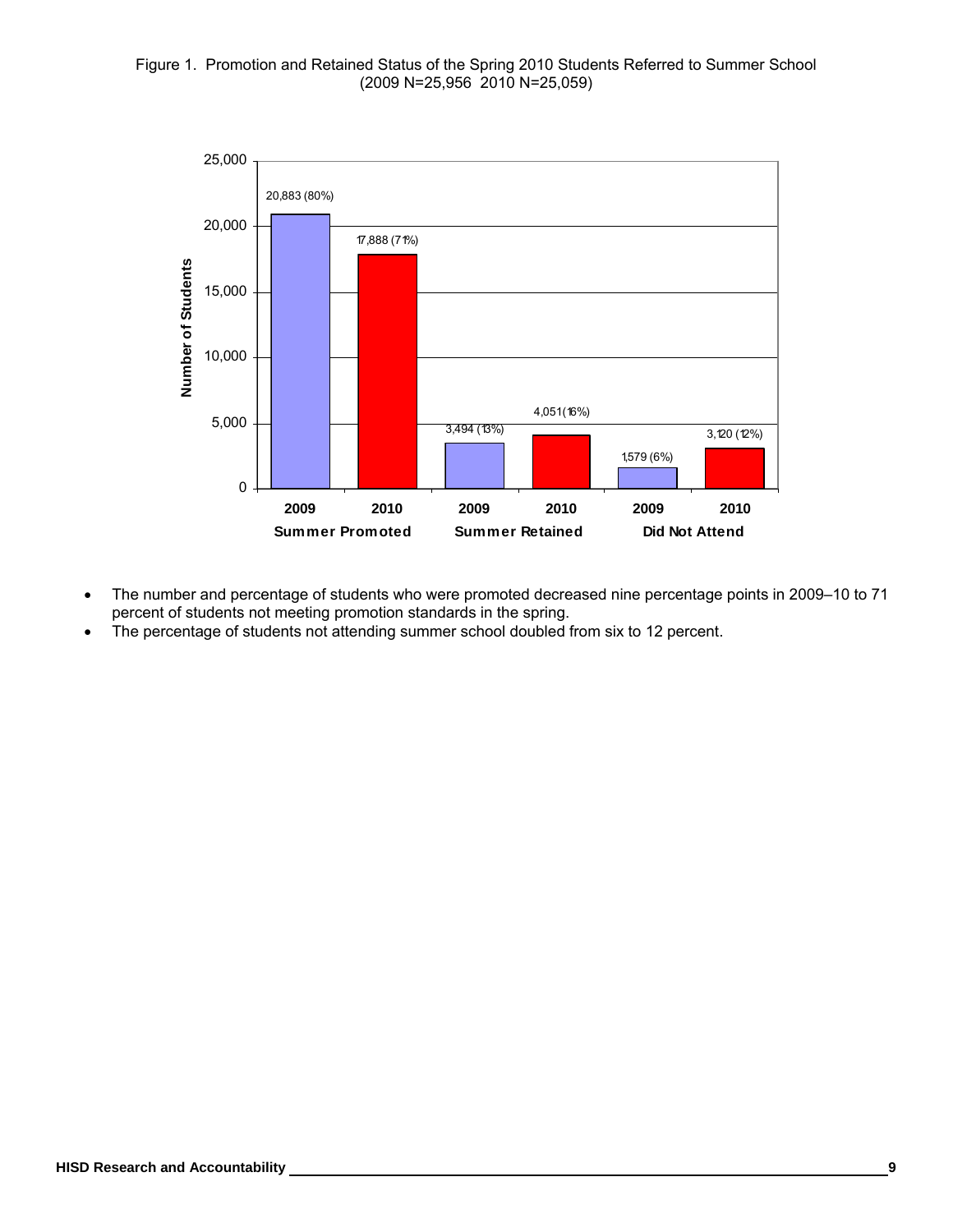Table 4a. All Summer School 2010 Enrollment: All Students Attending for Promotion Standards and Academic Reinforcement by Grade Level

|                  | Total  | <b>Promotion Standards</b> |      | Academic<br><b>Reinforcement</b> |      |     | <b>Special Education</b> |
|------------------|--------|----------------------------|------|----------------------------------|------|-----|--------------------------|
| 2009-10<br>Grade | N      | N                          | %    | N                                | %    | N   | %                        |
| <b>EE</b>        | 137    | 0                          | 0.0  | 28                               | 20.4 | 109 | 79.6                     |
| PK.              | 4,189  | 174                        | 4.2  | 3,998                            | 95.4 | 17  | 0.4                      |
| K                | 4,870  | 48                         | 1.0  | 4,765                            | 97.8 | 57  | 1.2                      |
| 1                | 5,647  | 2,163                      | 38.3 | 3,418                            | 60.5 | 66  | 1.2                      |
| $\overline{2}$   | 5,321  | 1,468                      | 27.6 | 3,780                            | 71.0 | 73  | 1.4                      |
| 3                | 5,824  | 2.475                      | 42.5 | 3,292                            | 56.5 | 57  | 1.0                      |
| 4                | 6.565  | 4.288                      | 65.3 | 2.219                            | 33.8 | 58  | 0.9                      |
| 5                | 3,871  | 2,772                      | 71.6 | 1,051                            | 27.2 | 48  | 1.2                      |
| 6                | 3.469  | 3,150                      | 90.8 | 262                              | 7.6  | 57  | 1.6                      |
| 7                | 3.614  | 3.288                      | 91.0 | 250                              | 6.9  | 76  | 2.1                      |
| 8                | 2,552  | 2,334                      | 91.5 | 148                              | 5.8  | 70  | 2.7                      |
| <b>Total</b>     | 46.059 | 22,160                     | 48.1 | 23,211                           | 50.4 | 688 | 1.5                      |

Source: Chancery, Sept. 16, 2010

• The highest percentages of students attending summer school due to promotion standards were in grades six through eight, with over 90 percent at each grade level.

The highest percentages of students attending summer school for academic reinforcement were below first grade. These grade levels do not have promotion standards requirements.

Table 4b. Non-Title I Summer School 2010 Enrollment: All Students Attending for Promotion Standards and Academic Reinforcement by Grade Level

|                  | <b>Total</b> | <b>Promotion Standards</b> |      | Academic | <b>Reinforcement</b> |                | <b>Special Education</b> |
|------------------|--------------|----------------------------|------|----------|----------------------|----------------|--------------------------|
| 2009-10<br>Grade | N            | N                          | %    | N        | %                    | N              | %                        |
| <b>PE</b>        | 35           | 0                          | 0.0  | 8        | 22.9                 | 27             | 77.1                     |
| <b>PK</b>        | 201          | 6                          | 3.0  | 195      | 97.0                 | $\mathbf{0}$   | 0.0                      |
| K                | 260          | 5                          | 1.9  | 250      | 96.2                 | 5              | 1.9                      |
| 1                | 383          | 258                        | 67.4 | 118      | 30.8                 | 7              | 1.8                      |
| $\overline{2}$   | 312          | 170                        | 54.5 | 135      | 43.3                 | 7              | 2.2                      |
| 3                | 352          | 210                        | 59.7 | 138      | 39.2                 | 4              | 1.1                      |
| 4                | 351          | 261                        | 74.4 | 88       | 25.1                 | $\overline{2}$ | 0.6                      |
| 5                | 261          | 204                        | 78.2 | 57       | 21.8                 | 0              | 0.0                      |
| 6                | 244          | 232                        | 95.1 | 9        | 3.7                  | 3              | 1.2                      |
| 7                | 304          | 290                        | 95.4 | 11       | 3.6                  | 3              | 1.0                      |
| 8                | 156          | 140                        | 89.7 | 16       | 10.3                 | 0              | 0.0                      |
| Total            | 2,859        | 1.776                      | 62.1 | 1.025    | 35.9                 | 58             | 2.0                      |

Source: Chancery, Sept. 16, 2010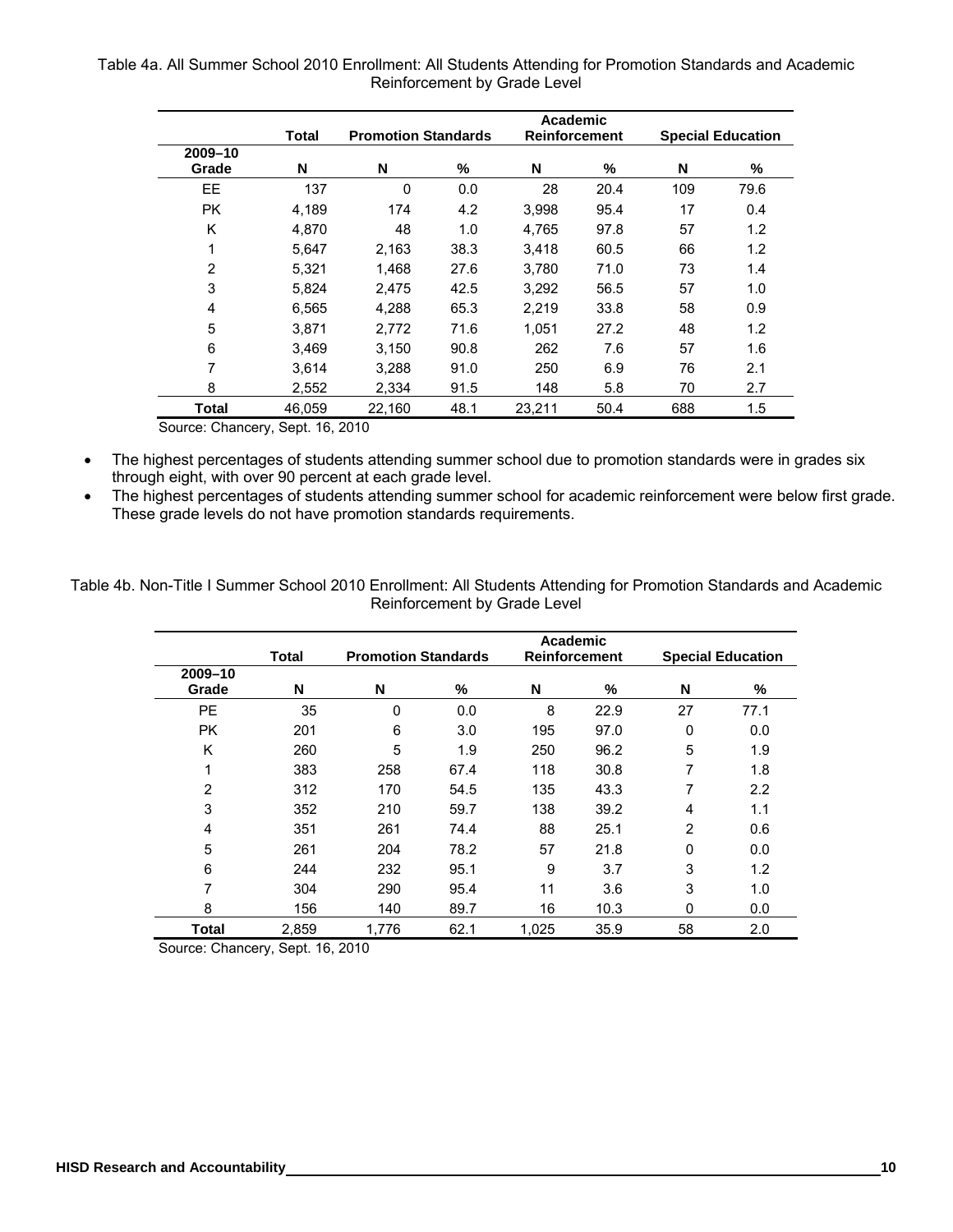|                  | Retained Students Enrolled Spring 2010 and Not Meeting Promotion Standards Criteria |             |      |                        |      |                                   |      |                             |      |                                        |      |                      |      |  |
|------------------|-------------------------------------------------------------------------------------|-------------|------|------------------------|------|-----------------------------------|------|-----------------------------|------|----------------------------------------|------|----------------------|------|--|
| Grade<br>2009-10 | <b>Total</b><br>(Undup)                                                             | <b>HFWE</b> |      | <b>TAKS</b><br>Reading |      | <b>TAKS</b><br><b>Mathematics</b> |      | Stanford/Aprenda<br>Reading |      | Stanford/Aprenda<br><b>Mathematics</b> |      | <b>Course Grades</b> |      |  |
|                  | N                                                                                   | N           | %    | N                      | %    | N                                 | %    | N                           | %    | N                                      | %    | N                    | %    |  |
|                  | 2,572                                                                               | .591        | 61.9 |                        |      |                                   |      | 324                         | 12.6 |                                        |      | 1.756                | 68.3 |  |
| 2                | 1.714                                                                               | 548         | 32.0 |                        |      |                                   |      | 235                         | 13.7 |                                        |      | 1.324                | 77.2 |  |
| 3                | 2,830                                                                               |             |      | .594                   | 56.3 |                                   |      | 1,054                       | 37.2 |                                        |      | 1,631                | 57.6 |  |
| 4                | 4,665                                                                               |             |      | 2,432                  | 52.1 | 1.894                             | 40.6 | 2.724                       | 58.4 | 1,125                                  | 24.1 | 1,377                | 29.5 |  |
| 5                | 3,170                                                                               |             |      | 1.397                  | 44.1 | 965                               | 30.4 | 2,152                       | 67.9 | 589                                    | 18.6 | 1,023                | 32.3 |  |
| 6                | 3,534                                                                               |             |      | 2,005                  | 56.7 | 2.158                             | 61.1 | 1,119                       | 31.7 | 289                                    | 8.2  | 897                  | 25.4 |  |
| 7                | 3.704                                                                               |             |      | 1.968                  | 53.1 | 2.296                             | 62.0 | 937                         | 25.3 | 226                                    | 6.1  | 1,245                | 33.6 |  |
| 8                | 2,870                                                                               |             |      | 915                    | 31.9 | 1.786                             | 62.2 | 894                         | 31.1 | 407                                    | 14.2 | 971                  | 33.8 |  |
| Total            | 25.059                                                                              | 2.139       | 8.5  | 10.311                 | 41.1 | 9.099                             | 36.3 | 9.439                       | 37.7 | 2.633                                  | 10.5 | 10.224               | 40.8 |  |

%- Percent of grade level retention

*Note:* The total numbers of students are unduplicated counts, however students may be counted in multiple criteria.

- The largest percentage of students in spring 2010 (41.1%) were retained because they did not meet TAKS Reading test criterion. Sixth grade students had the highest percentage of retained students not meeting this criterion (56.7 percent) closely followed by third grade students (56.3 percent).
- Grade-level percentages of students not meeting the TAKS Reading and Mathematics criteria exceeded 50 percent in grades 3, 4, 6, and 7 in Reading and grades 6–8 in Mathematics.
- Course grades accounted for the second highest percentage (40.8 percent) of students not meeting promotion standards. Percentages were higher in grades 1–3, exceeding 50 percent, compared to other grade levels.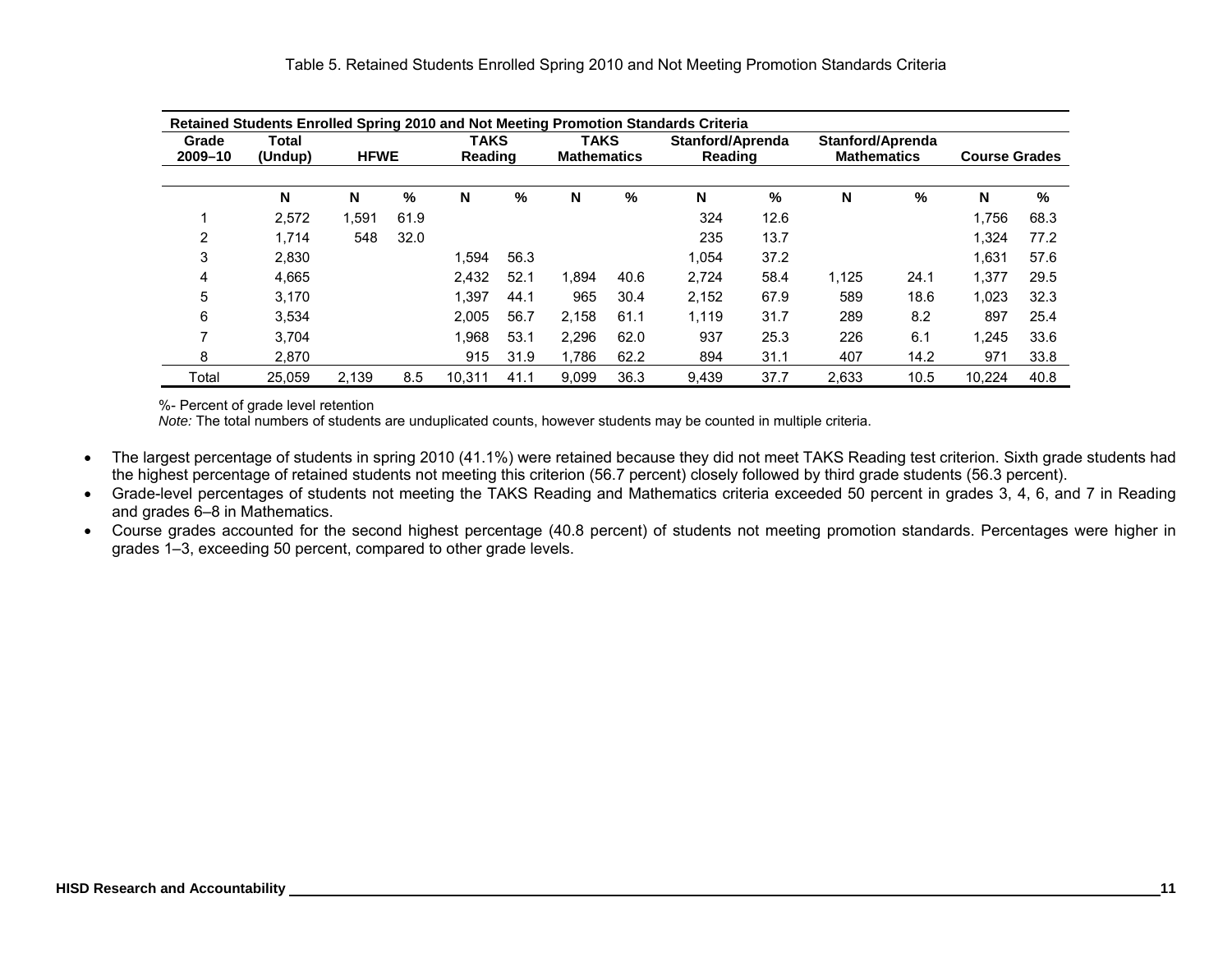Table 6. Summer Promotion Standards by Grade: 2009, 2010

# Summer 2010

|       |        | <b>Total Unduplicated N</b> |       |      |            | <b>Committee Decision</b> |     |            |       |      |            | <b>Promotion Standards</b>                                                                     |      |            |         |
|-------|--------|-----------------------------|-------|------|------------|---------------------------|-----|------------|-------|------|------------|------------------------------------------------------------------------------------------------|------|------------|---------|
| Grade |        |                             |       |      |            | Non-                      |     |            | Non-  |      |            | Non-                                                                                           |      |            | Non-    |
|       |        |                             | Non-  | All  | Title l    | Title <sub>1</sub>        | All | Title I    | Title | All  | Title \    | ${\sf \small\sf \small\sf \small\sf \small\sf \small\sf \small\sf \small\sf \small I}}$ itle i | All  | Title      | Title I |
|       | All    | Title l                     | Title |      | % Promoted |                           |     | % Retained |       |      | % Promoted |                                                                                                |      | % Retained |         |
|       | 2.163  | .905                        | 258   | 21.2 | 21.1       | 21.7                      | 0.0 | 0.0        | 0.0   | 45.6 | 45.0       | 49.6                                                                                           | 33.2 | 33.9       | 28.7    |
| C     | 1,468  | 1,298                       | 170   | 26.7 | 27.5       | 20.6                      | 0.0 | 0.0        | 0.0   | 46.0 | 45.1       | 52.9                                                                                           | 27.2 | 27.3       | 26.5    |
| 3     | 2.475  | 2,265                       | 210   | 34.9 | 34.8       | 35.7                      | 0.0 | 0.0        | 0.0   | 47.  | 47.3       | 45.2                                                                                           | 18.0 | 17.9       | 19.0    |
|       | 4,288  | 4.026                       | 262   | 35.5 | 35.8       | 31.3                      | 0.0 | 0.0        | 0.0   | 55.4 | 55.5       | 54.2                                                                                           | 9.0  | 8.7        | 14.5    |
| 5     | 2.772  | 2.568                       | 204   | 24.4 | 24.3       | 25.0                      | 0.0 | 0.0        | 0.0   | 42.5 | 43.0       | 35.3                                                                                           | 33.2 | 32.6       | 39.7    |
| 6     | 3.150  | 2.916                       | 234   | 24.0 | 23.1       | 35.0                      | 0.0 | 0.0        | 0.0   | 69.4 | 70.7       | 52.6                                                                                           | 6.6  | 6.1        | 12.4    |
|       | 3.288  | 2.997                       | 291   | 25.2 | 24.6       | 32.3                      | 0.0 | 0.0        | 0.0   | 68.3 | 70.1       | 50.5                                                                                           | 6.4  | 5.4        | 17.2    |
| 8     | 2,335  | 2.103                       | 232   | 29.6 | 29.5       | 31.0                      | 0.0 | 0.0        | 0.0   | 37.7 | 38.6       | 29.7                                                                                           | 32.6 | 31.9       | 39.2    |
| Total | 21,939 | 20.078                      | .861  | 28.2 | 28.1       | 29.4                      | 0.0 | 0.0        | 0.0   | 53.3 | 53.9       | 46.5                                                                                           | 18.5 | 17.9       | 24.1    |

#### Summer 2009

|       |        | <b>Total Unduplicated N</b> |       |      |            | <b>Committee Decision</b> |         |            |         |      |            | <b>Promotion Standards</b> |      |            |         |
|-------|--------|-----------------------------|-------|------|------------|---------------------------|---------|------------|---------|------|------------|----------------------------|------|------------|---------|
| Grade |        |                             |       |      |            | Non-                      |         |            | Non-    |      |            | Non-                       |      |            | Non-    |
|       |        |                             | Non-  | All  | Title      | Title                     | All     | Title      | Title   | All  | Title      | Title                      | Al   | Title      | Title i |
|       | All    | Title                       | Title |      | % Promoted |                           |         | % Retained |         |      | % Promoted |                            |      | % Retained |         |
|       | 2,635  | 2,607                       | 28    | 22.2 | 22.1       | 32.7                      | ÷       |            | 0.0     | 42.7 | 42.2       | 35.7                       | 35.5 | 35.6       | 32.1    |
| 2     | 1,887  | .864                        | 23    | 25.3 | 25.5       | $\star$                   | $\star$ |            | 0.0     | 48.6 | 48.5       | 56.5                       | 26.0 | 25.9       | 34.8    |
| 3     | 2.546  | 2,502                       | 44    | 27.4 | 27.5       | 20.5                      | 0.0     | 0.0        | 0.0     | 51.5 | 51.2       | 68.2                       | 21.1 | 21.3       | 11.4    |
|       | 4,244  | 4,186                       | 58    | 42.0 | 42.1       | 34.5                      | 0.0     | 0.0        | 0.0     | 48.0 | 47.8       | 63.8                       | 10.0 | 10.1       | $\star$ |
| 5     | 3.114  | 3,021                       | 93    | 48.2 | 49.1       | 20.4                      | 0.0     | 0.0        | 0.0     | 41.7 | 41.9       | 36.6                       | 10.1 | 9.0        | 43.0    |
| 6     | 3.389  | 3,143                       | 246   | 39.1 | 38.6       | 45.5                      | 0.0     | 0.0        | 0.0     | 54.9 | 56.2       | 38.6                       | 6.0  | 5.2        | 15.9    |
|       | 3.551  | 3,286                       | 265   | 41.4 | 41.0       | 46.4                      | $\star$ | 0.0        | $\star$ | 52.2 | 53.9       | 32.1                       | 6.3  | 5.2        | 20.4    |
| 8     | 3.011  | 2.741                       | 270   | 57.1 | 58.5       | 42.6                      | $\star$ | 0.0        | $\star$ | 31.0 | 32.0       | 21.1                       | 11.8 | 9.5        | 35.2    |
| Total | 24.377 | 23,350                      | ,027  | 39.2 | 39.2       | 39.8                      | 0.0     |            | 0.6     | 46.5 | 47.0       | 35.2                       | 14.3 | 13.8       | 24.4    |

\* Fewer than five students identified

Source: Chancery, Sept. 16, 2010

- The percentage of HISD students promoted by committee decreased from Summer 2009 (39.2 percent) to Summer 2010 (28.2 percent) for both Title I and Non-Title I students.
- In return, the percentage of HISD students that were promoted based on promotion standards increased from Summer 2009 (46.5 percent) to Summer 2010 (53.3 percent).
- The percentage of Non-Title I students retained based on promotion standards remained fairly constant from Summer 2009 (24.4 percent) to Summer 2010 (24.1 percent). However, there was an increase in the percentage of Title I students retained from Summer 2009 (13.8 percent) to Summer 2010 (17.9 percent).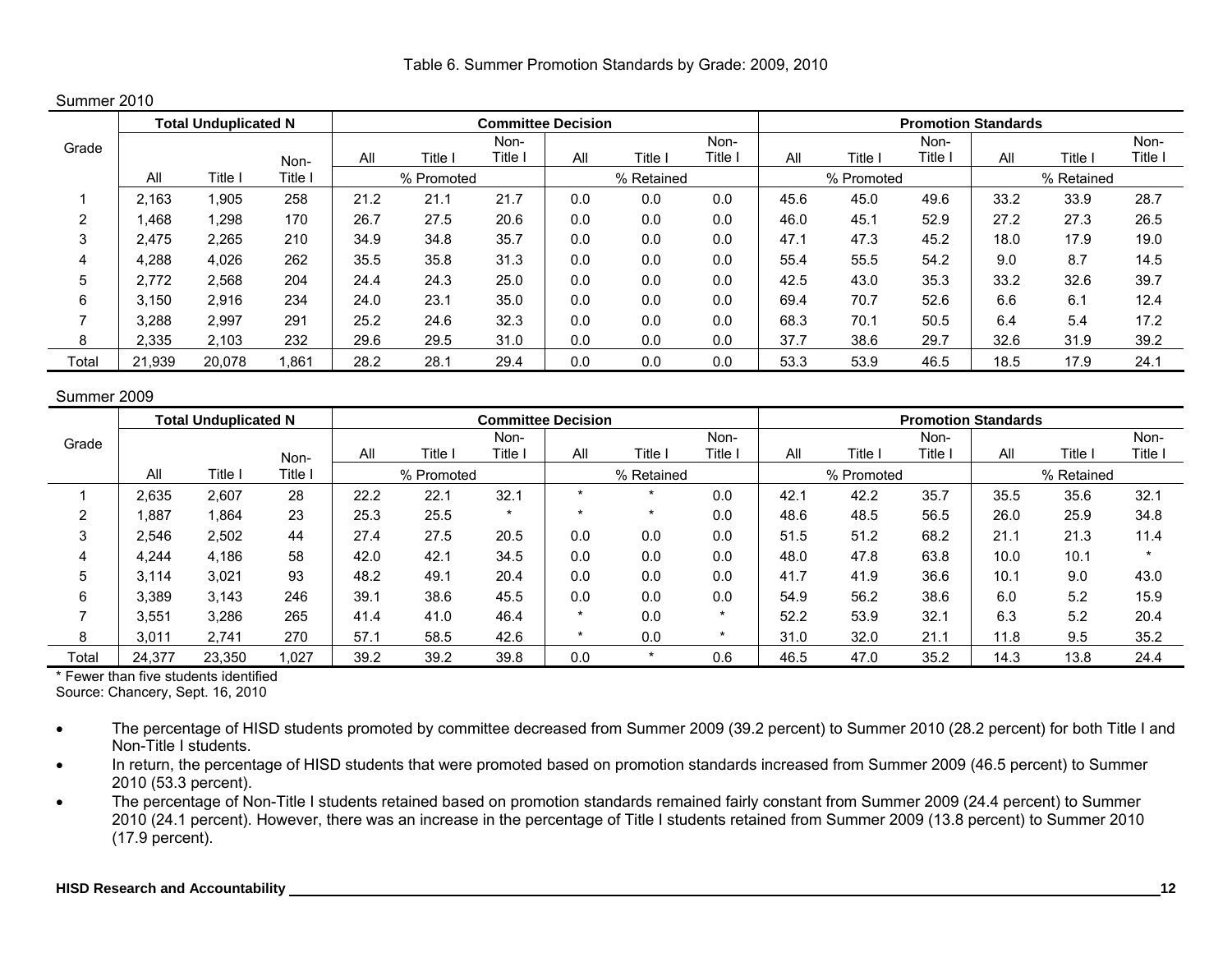Table 7. Cumulative Promotion Standards by Grade: 2009, 2010

Total 2010

|       |         | <b>Total Unduplicated N</b> |        |            |       | <b>Committee Decision</b> |         |            |         |      |            | <b>Promotion Standards</b> |     |            |         |
|-------|---------|-----------------------------|--------|------------|-------|---------------------------|---------|------------|---------|------|------------|----------------------------|-----|------------|---------|
| Grade |         |                             |        |            |       | Non-                      |         |            | Non-    |      |            | Non-                       |     |            | Non-    |
|       |         |                             | Non-   | All        | Title | Title i                   | All     | Title i    | Title I | All  | Title I    | $T$ itle                   | All | Title      | Title I |
|       | All     | Title I                     | Title. | % Promoted |       |                           |         | % Retained |         |      | % Promoted |                            |     | % Retained |         |
|       | 17.455  | 15,629                      | ,826   | 9.1        | 7.8   | 20.0                      |         |            | 0.0     | 84.4 | 86.1       | 70.5                       | 6.4 | 6.1        | 9.4     |
|       | 16,361  | 14.759                      | .602   | 9.5        | 8.1   | 22.4                      | $\star$ |            | 0.0     | 86.5 | 88.2       | 70.8                       | 3.9 | 3.6        | 6.8     |
| 3     | 16,423  | 14,698                      | 1,725  | 13.9       | 12.9  | 22.7                      | 0.0     | 0.0        | 0.0     | 81.2 | 83.0       | 66.2                       | 4.9 | 4.1        | 11.1    |
| 4     | 15,946  | 14,351                      | .595   | 20.6       | 20.5  | 21.9                      | $\star$ | $\star$    | 0.0     | 74.6 | 75.4       | 66.7                       | 4.8 | 4.0        | 11.3    |
| 5     | 14.267  | 12.767                      | ,500   | 17.2       | 16.8  | 19.9                      | $\star$ |            | 0.0     | 73.6 | 74.7       | 64.5                       | 9.2 | 8.5        | 15.7    |
| 6     | 12,616  | 11.774                      | 842    | 28.6       | 27.8  | 39.7                      | 0.3     | 0.2        | 1.0     | 66.7 | 68.9       | 36.1                       | 4.4 | 3.1        | 23.3    |
|       | 12.740  | 11.870                      | 870    | 31.5       | 30.5  | 44.5                      | 0.5     | 0.4        | 2.4     | 63.6 | 66.4       | 25.2                       | 4.4 | 2.7        | 27.9    |
| 8     | 12.468  | 11.550                      | 918    | 34.2       | 33.2  | 46.8                      | 0.7     | 0.6        | 2.3     | 55.4 | 58.3       | 18.3                       | 9.7 | 7.9        | 32.6    |
| Total | 118.276 | 107.398                     | 10.878 | 19.5       | 18.8  | 26.8                      | 0.2     | 0.1        | 0.5     | 74.4 | 76.1       | 57.8                       | 5.9 | 5.0        | 15.0    |

## Total 2009

|       |         | <b>Total Unduplicated N</b> |         |      |            |         | <b>Committee Decision</b> |            |         |      |            | <b>Promotion Standards</b> |     |            |       |
|-------|---------|-----------------------------|---------|------|------------|---------|---------------------------|------------|---------|------|------------|----------------------------|-----|------------|-------|
| Grade |         |                             |         |      |            | Non-    |                           |            | Non-    |      |            | Non-                       |     |            | Non-  |
|       |         |                             | Non-    | All  | Title,     | Title i | All                       | Title I    | Title   | All  | Title      | Title                      | Al  | Title      | Title |
|       | All     | Title i                     | Title l |      | % Promoted |         |                           | % Retained |         |      | % Promoted |                            |     | % Retained |       |
|       | 17.329  | 16,287                      | 1,042   | 11.2 | 10.6       | 20.3    | 1.0                       | 1.0        | 1.0     | 81.2 | 81.4       | 77.2                       | 7.6 | 7.9        | 2.5   |
|       | 16,672  | 15.584                      | 1.088   | 9.9  | 10.3       | 4.3     | 0.0                       | 1.0        | 1.0     | 85.9 | 85.3       | 94.4                       | 4.2 | 4.4        | 1.3   |
| 3     | 16,123  | 15.058                      | 1,065   | 12.1 | 12.8       | 3.1     | $\ddot{\phantom{1}}$      | $\star$    | $\star$ | 83.6 | 82.8       | 95.3                       | 4.2 | 4.4        | 1.5   |
| 4     | 15,037  | 14.066                      | 971     | 22.2 | 23.2       | 8.3     | $\star$                   | $\star$    | 0.0     | 73.7 | 72.5       | 90.9                       | 4.1 | 4.3        | 0.7   |
| 5     | 14,418  | 13.372                      | 1,046   | 22.8 | 24.0       | 7.7     | 1.0                       | 1.0        | 0.0     | 74.1 | 73.2       | 85.7                       | 3.1 | 2.8        | 6.6   |
| 6     | 12.635  | 11.924                      | 711     | 32.9 | 32.8       | 33.6    | 1.0                       | $\star$    | $\star$ | 64.4 | 65.0       | 54.6                       | 2.7 | 2.2        | 11.5  |
|       | 12,184  | 11.420                      | 764     | 35.8 | 35.9       | 33.5    | 0.1                       | 0.1        | 0.7     | 60.6 | 61.3       | 49.6                       | 3.6 | 2.7        | 16.2  |
| 8     | 12.472  | 11.669                      | 803     | 43.0 | 43.3       | 37.4    | 0.1                       | 0.1        | 1.0     | 53.0 | 53.6       | 43.8                       | 4.0 | 3.0        | 17.8  |
| Total | 116,870 | 109,380                     | 7,490   | 22.3 | 22.7       | 16.7    | < 0.1                     | 0.1        | 0.2     | 73.4 | 73.7       | 76.7                       | 4.3 | 4.2        | 6.4   |

\* Fewer than five students identified

Source: Chancery, Sept. 16, 2010

- Overall, the cumulative promotion rate, based on committee decision, decreased for Title I students from 2009 (22.7 percent) to 2010 (18.8 percent) and increased for Non-Title I students (16.7 percent and 26.8 percent, respectively).
- Promotion rates based on promotion standards remained relatively stable for Title I students from 2009 (73.1 percent) to 2010 (76.1 percent). However, the percentage of Non-Title I students that were promoted due to promotion standards decreased from 2009 (76.7 percent) to 2010 (57.8 percent). This decreased was reciprocated by an increase in the percentage of Non-Title I students who were retained based on promotion standards from 2009 (6.4 percent) to 2010 (15.0 percent).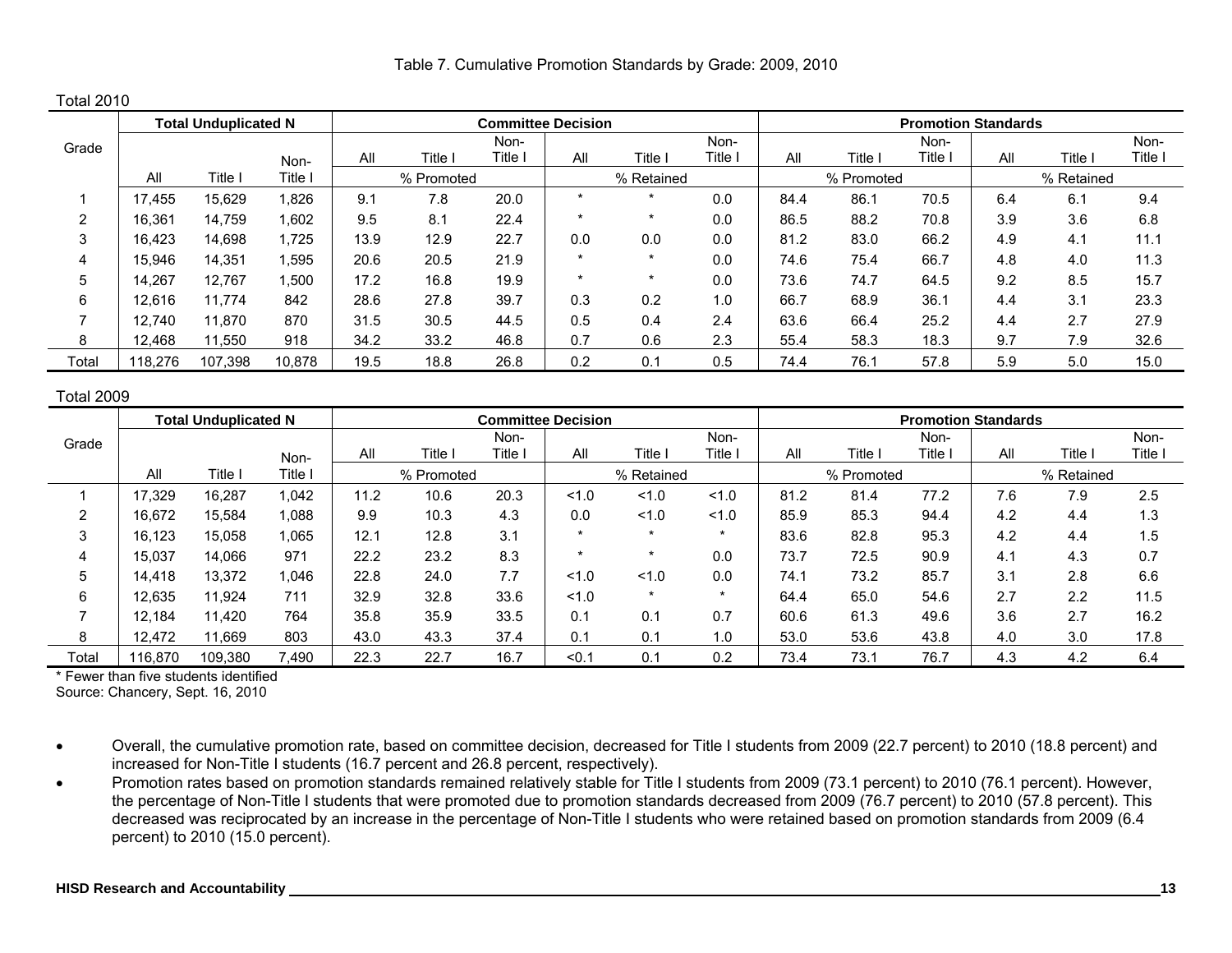## Figure 2. Number and Percent of 2009-2010 Students in Grades 1-8 Who Met or Did Not Meet Promotion Standards by Semester and Total (2009 N=116,870 2010 N=118,276)



- The total 2009–10 percentage of promotions based on promotion standards decreased two percentage points from 96 percent in 2008–09 to 94 percent in 2009–10.
- The percentage of students promoted at the end of spring increased one percentage point in 2009–10 to 79 percent, while the percentage promoted after summer declined four percentage points to 82 percent.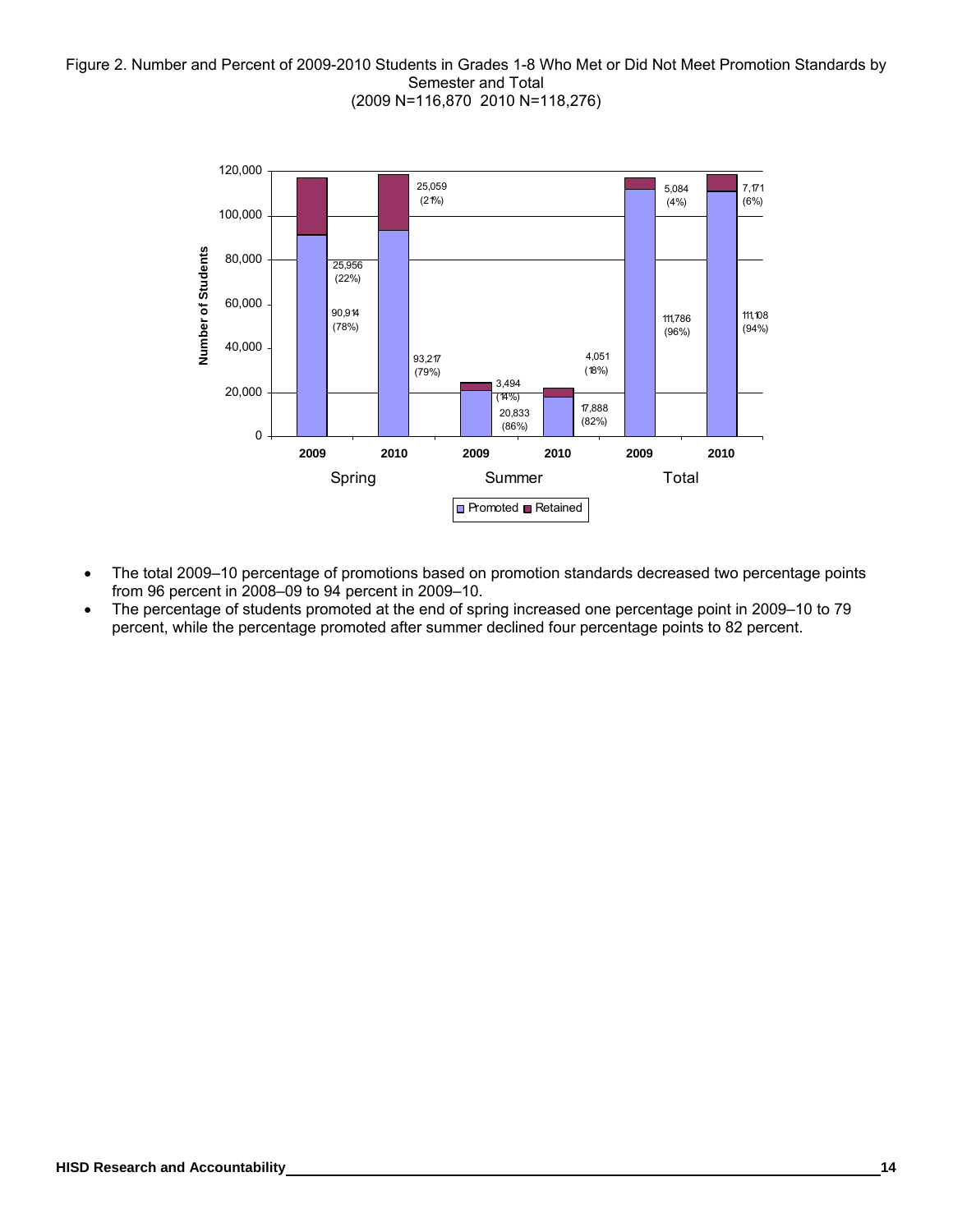

- Among promoted students in 2008–09 and 2009–10 the percentage of students meeting promotion standards increased one percentage point (74 percent), while promotions based on committee decisions decreased three percentage points (19 percent).
- The percentage of retentions based on students not meeting promotion standards increased two percentage points in 2009–10 (six percent).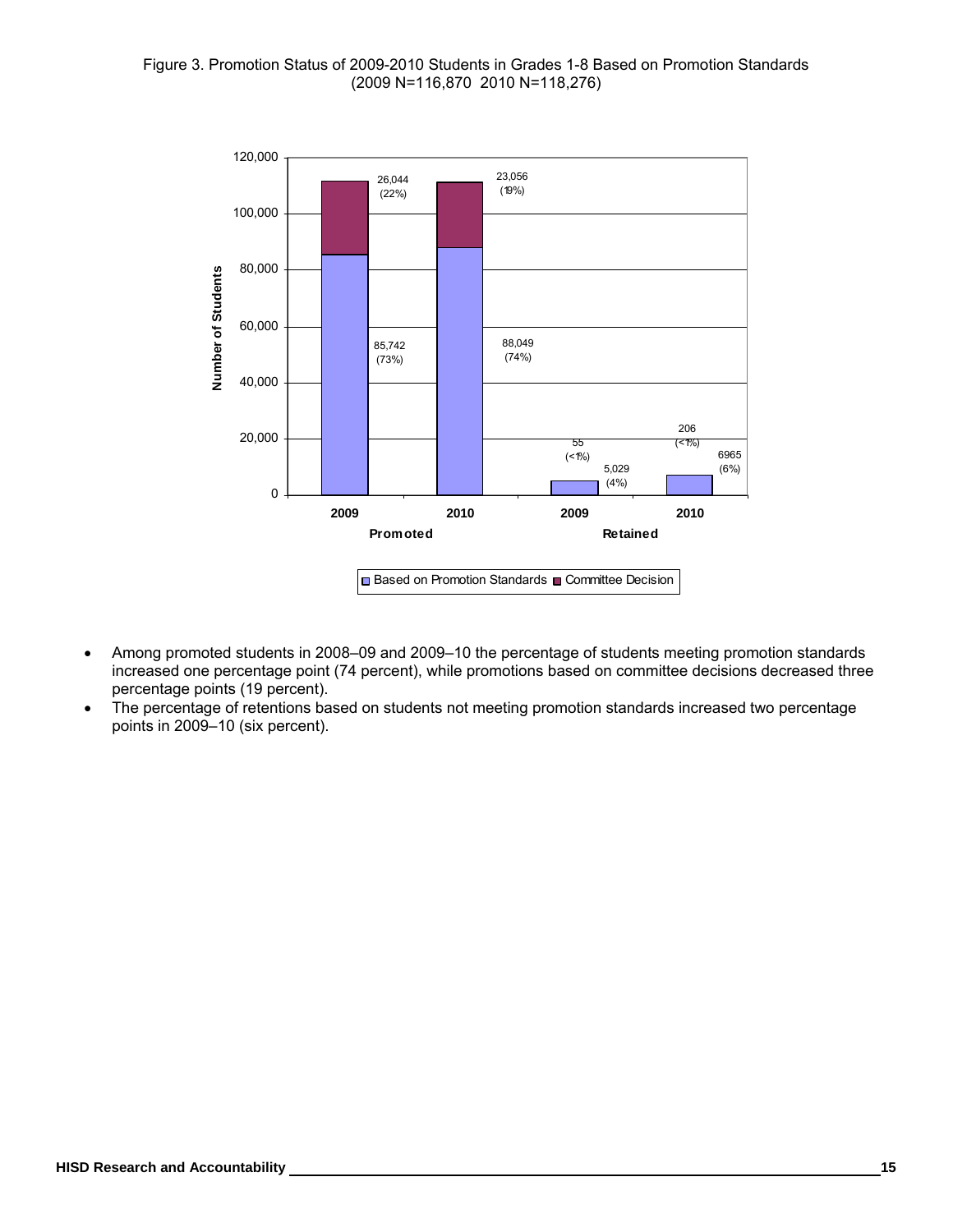# Table 8. Final Promotion Outcomes Based on Committee Decisions: 2008–2009 and 2009–2010

|                                         |                 |      | 2008-09         |     |              |                 |      | 2009-10         |     |        |
|-----------------------------------------|-----------------|------|-----------------|-----|--------------|-----------------|------|-----------------|-----|--------|
|                                         | <b>Promoted</b> |      | <b>Retained</b> |     | <b>Total</b> | <b>Promoted</b> |      | <b>Retained</b> |     | Total  |
| <b>Decision Code</b>                    | N               | %    | N               | %   | N            | N               | %    | N               | %   | N      |
| <b>ARD Committee</b>                    | 6,375           | 24.4 | 19              | 0.1 | 6.394        | 5996            | 25.8 | 10              | 0.0 | 6,006  |
| Attendance Committee<br>Grade Placement | 3,932           | 15.1 |                 | 0.0 | 3,933        | 4362            | 18.7 | 69              | 0.3 | 4,431  |
| Committee<br>Not Enrolled for           | 14,544          | 55.7 | 35              | 0.1 | 14,579       | 11.521          | 49.5 | 127             | 0.5 | 11,648 |
| Stanford/Aprenda Testing                | 0               | 0.0  | 0               | 0.0 | 0            | 613             | 2.6  | 0               | 0.0 | 613    |
| Principal Plan                          | 539             | 2.1  | 0               | 0.0 | 539          | 506             | 2.2  | $\mathbf{0}$    | 0.0 | 506    |
| School Waiver                           | 654             | 2.5  | 0               | 0.0 | 654          | 61              | 0.3  | 0               | 0.0 | 61     |
| Total                                   | 26.044          | 99.8 | 55              | 0.2 | 26,099       | 23,059          | 99.1 | 206             | 0.9 | 23,265 |

*Note.* Percentages based on the total number of Committee Decisions.

• The total number of committee decisions decreased by 2,834 (10.9 percent).

- Grade placement Committee Decisions for promotion accounted for the largest percentage of committee decisions in 2008–09 (55.7 percent) and 2009-10 (49.5 percent).
- Less than one percent of committee decisions were retentions.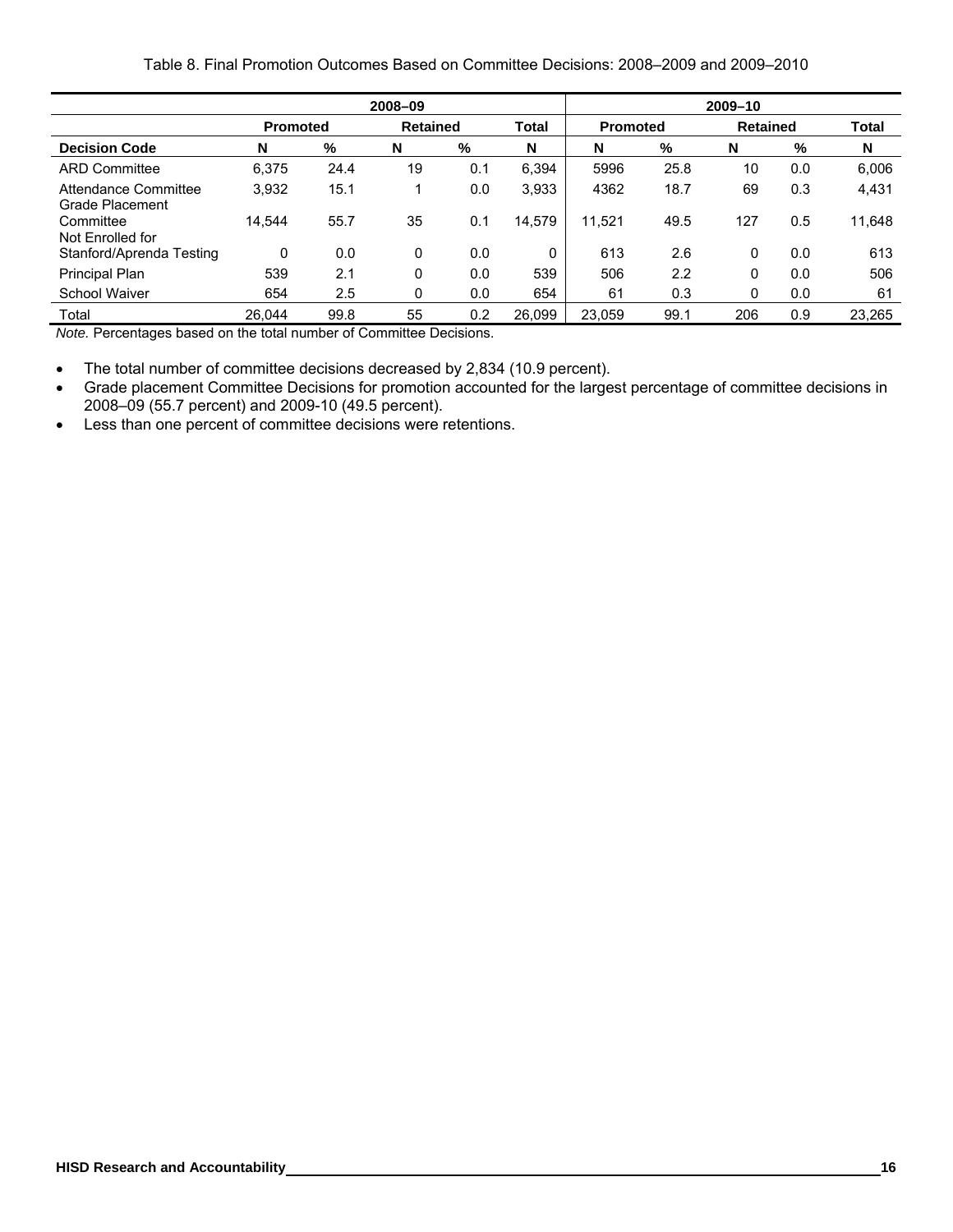Table 9. Actual Promotion Rates: Rates of Students with a Grade Level Increase from 2009-2010 to 2010-2011

|                  | <b>Total</b> | <b>Promoted</b> |      | <b>Retained</b> |     |
|------------------|--------------|-----------------|------|-----------------|-----|
| 2009-10<br>Grade | N            | N               | ℅    | N               | %   |
| 1                | 15.794       | 14,973          | 94.8 | 821             | 5.2 |
| $\overline{2}$   | 14,912       | 14.458          | 97.0 | 454             | 3.0 |
| 3                | 14,980       | 14,506          | 96.8 | 474             | 3.2 |
| 4                | 14.304       | 13,934          | 97.4 | 370             | 2.6 |
| 5                | 11.442       | 11,260          | 98.4 | 182             | 1.6 |
| 6                | 11,490       | 11,271          | 98.1 | 219             | 1.9 |
| 7                | 11,727       | 11,499          | 98.1 | 228             | 1.9 |
| 8                | 10.818       | 10,665          | 98.6 | 153             | 1.4 |
| Total            | 105.467      | 102,566         | 97.2 | 2,901           | 2.8 |

Source: Chancery, Sept. 16, 2010 *Note*. Records with errors not included

- The overall actual retention rate of students from 2009–10 to 2010–11 was 2.8 percent.
- The retention rate was highest at first grade, 5.2 percent, and decreased as grade levels increased. The lowest retention rate was in eighth grade, 1.4 percent.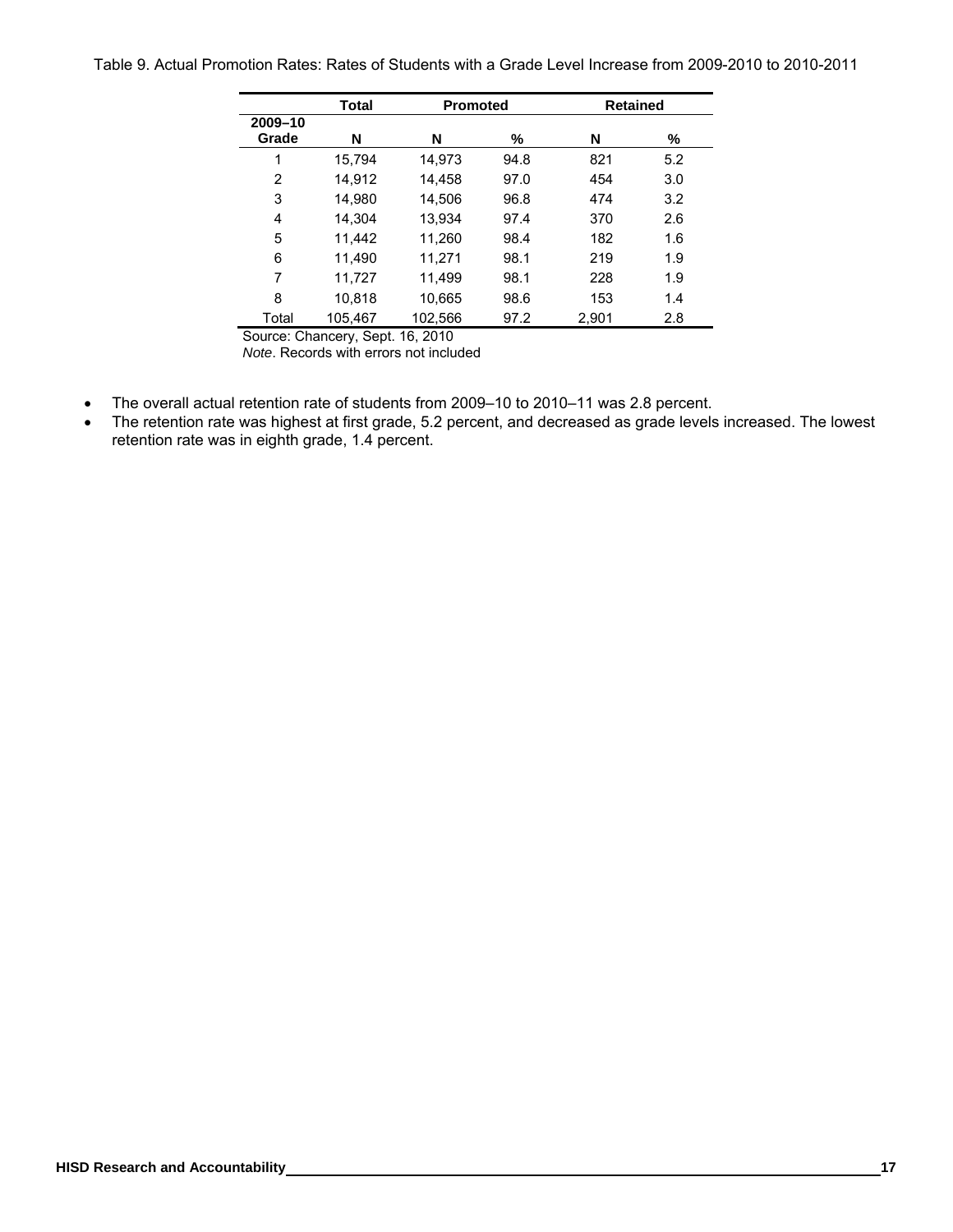

- Among all students enrolled in grades 1-8 in 2009–2010, the percentage of students promoted based on their fall 2010 grade levels increased five percentage points to 87 percent.
- Among students who returned for the 2010–2011 school year, the promotion rate based on their grade levels was 97.1 percent.
- The number of students not returning for the 2010–2011 school year decreased by 5.80 (28.4 percent).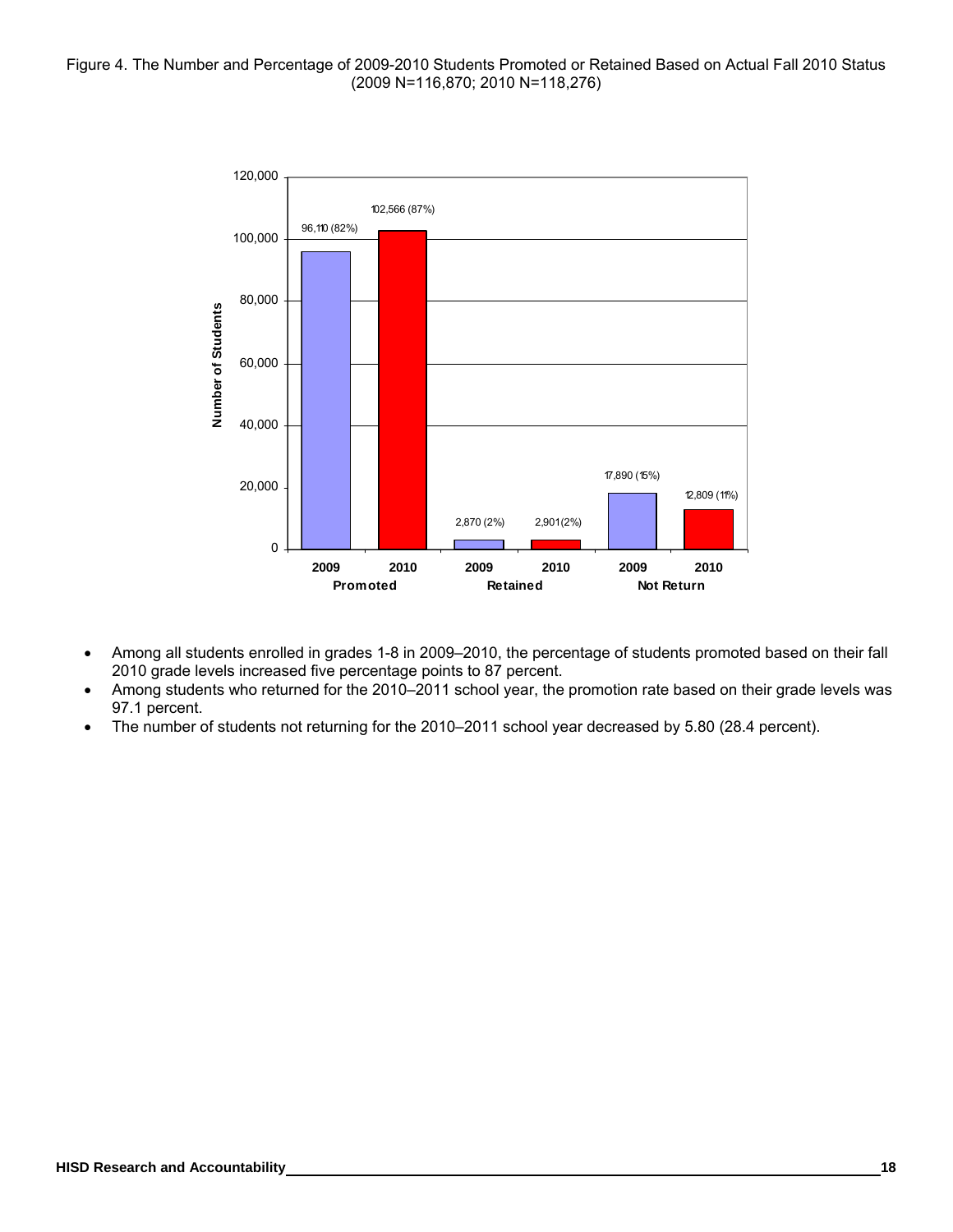|                               | <b>Attendance Rates</b>             |                                      |
|-------------------------------|-------------------------------------|--------------------------------------|
| 2009-10<br><b>Grade Level</b> | Academic<br><b>Reinforcement</b>    | <b>Promotion</b><br><b>Standards</b> |
| EE                            | 84.9                                | N/A                                  |
| <b>PK</b>                     | 87.1                                | 86.3                                 |
| Κ                             | 89.4                                | 86.0                                 |
| 1                             | 89.0                                | 91.2                                 |
| 2                             | 89.6                                | 92.6                                 |
| 3                             | 89.0                                | 94.5                                 |
| 4                             | 86.8                                | 95.4                                 |
| 5                             | 84.2                                | 95.3                                 |
| 6                             | 88.4                                | 93.2                                 |
| 7                             | 82.2                                | 91.2                                 |
| 8                             | 75.1                                | 87.8                                 |
| Total                         | 88.2                                | 92.9                                 |
|                               | Source: Chancery Sentember 16, 2010 |                                      |

Table 10. HISD Summer School Attendance: 2010

Source: Chancery, September 16, 2010

- Promotions standards attendance rates were higher than academic reinforcement rates in grades two through eight.
- The highest academic reinforcement attendance rate was in second grade (89.6 percent) and the highest promotion standards attendance rate was in fourth grade (95.4 percent).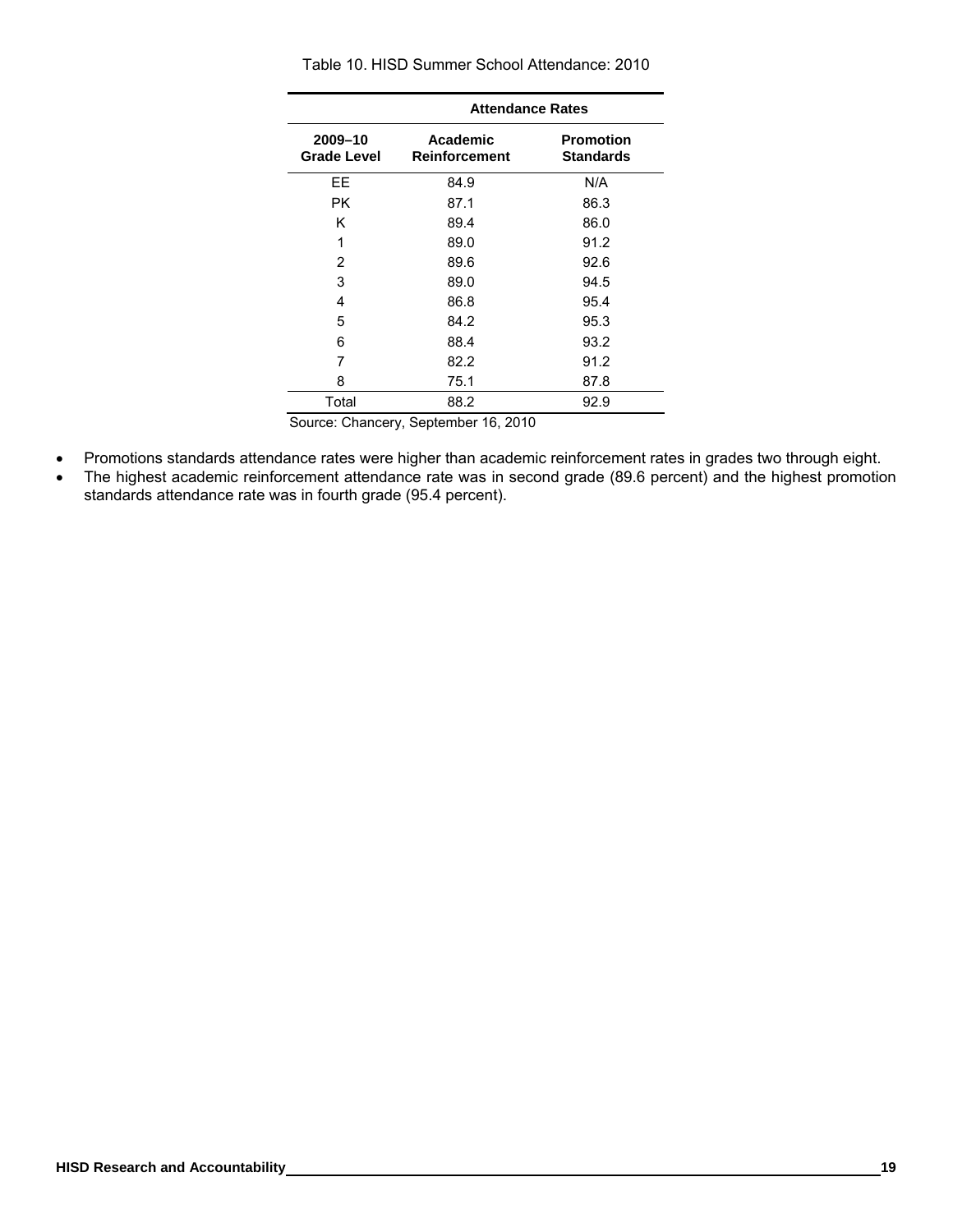|  | Table 11. TAKS Retesters 3 <sup>rd</sup> Administration |  |
|--|---------------------------------------------------------|--|
|--|---------------------------------------------------------|--|

|               |                 | Reading  |          |                 | <b>Mathematics</b> |          | Total<br><b>Retested</b> |
|---------------|-----------------|----------|----------|-----------------|--------------------|----------|--------------------------|
| Grade         | <b>N</b> Tested | N Passed | % Passed | <b>N</b> Tested | N Passed           | % Passed | N                        |
| 5             | 1.314           | 337      | 25.6     | 899             | 234                | 26.0     | 1,731                    |
| 8             | 761             | 144      | 18.9     | .535            | 238                | 15.5     | 1.798                    |
| Total         | 2.075           | 481      | 23.2     | 2.434           | 472                | 19.4     | 3,529                    |
| $\sim$<br>--- | ______          | .        |          |                 |                    |          |                          |

Source: Chancery, September 16, 2010

- A total of 3,529 students took the 3<sup>rd</sup> administration of the TAKS test. Of those, 2,075 took the reading portion of the test and 2,434 took the math portion.
- Of those taking the reading portion of the test, 481 (23.2%) met standard on the 3<sup>rd</sup> administration.
- Of those who took the math portion of the TAKS test, 472 (19.4%) met standard on the  $3^{rd}$  administration.
- For both the reading and math sections of the TAKS test,  $5<sup>th</sup>$  graders had higher rates of passing.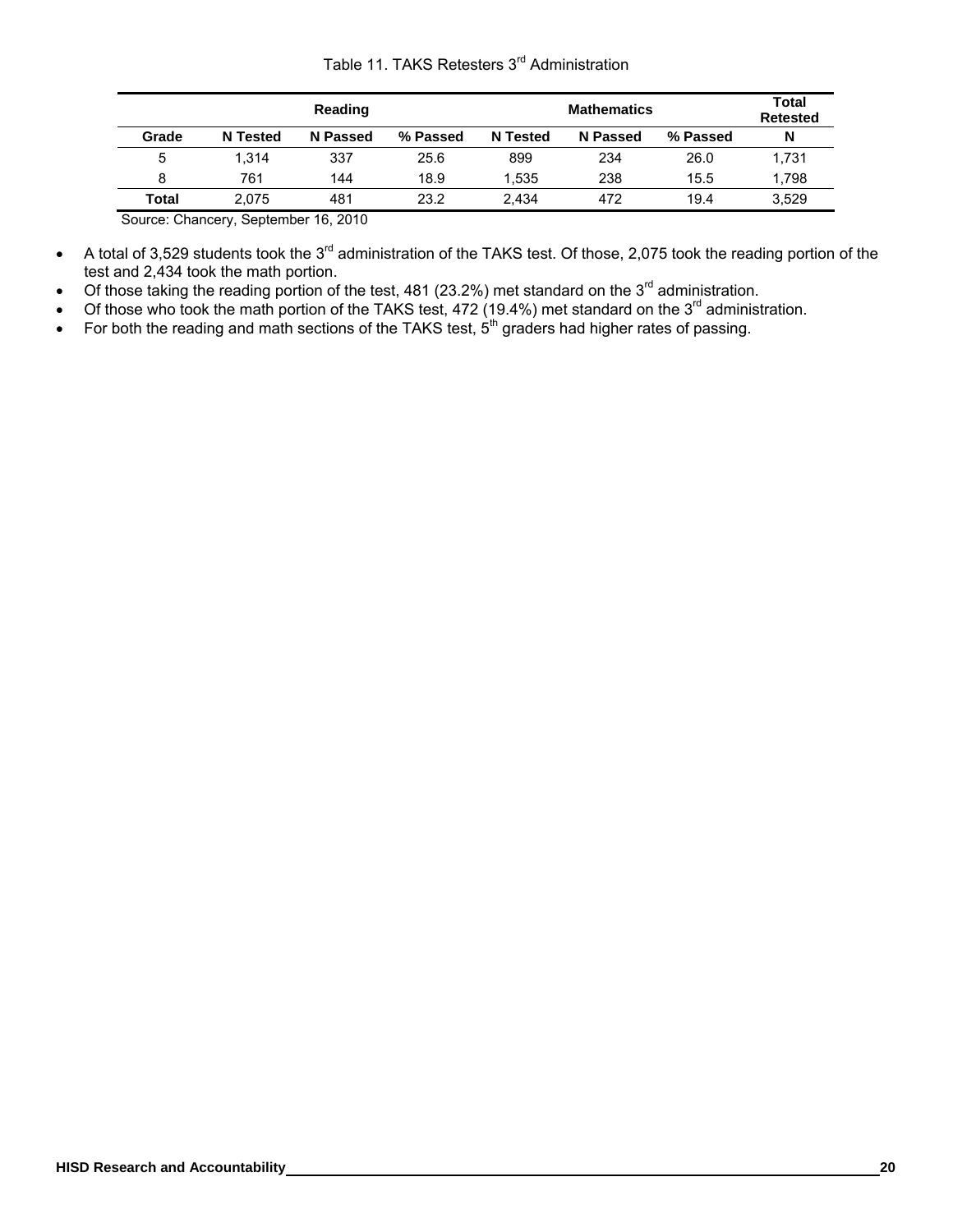|                          |              |        |        |        |        |        | <b>Pretest Scores (Percent Correct)</b> |        |        |        |             |
|--------------------------|--------------|--------|--------|--------|--------|--------|-----------------------------------------|--------|--------|--------|-------------|
| Percentage<br>Pt. Change | N            | 1-10%  | 11-20% | 21-30% | 31-40% | 41-50% | 51-60%                                  | 61-70% | 71-80% | 81-90% | 91-100%     |
| 91-100%                  | 6            | 6      |        |        |        |        |                                         |        |        |        |             |
| 81-90%                   | 20           | 8      | 12     |        |        |        |                                         |        |        |        |             |
| 71-80%                   | 159          | 17     | 57     | 85     |        |        |                                         |        |        |        |             |
| 61-70%                   | 389          | $30\,$ | 98     | 196    | 65     |        |                                         |        |        |        |             |
| 51-60%                   | 691          | 21     | 134    | 210    | 231    | 95     |                                         |        |        |        |             |
| 41-50%                   | 1,810        | 43     | 190    | 373    | 542    | 533    | 129                                     |        |        |        |             |
| 31-40%                   | 3,400        | 41     | 200    | 433    | 740    | 985    | 723                                     | 278    |        |        |             |
| 21-30%                   | 6,218        | 41     | 252    | 527    | 941    | 1,453  | 1,468                                   | 1,117  | 419    |        |             |
| 11-20%                   | 9,994        | 24     | 234    | 548    | 1,038  | 1,708  | 1,955                                   | 2,052  | 1,649  | 786    |             |
| 1-10%                    | 11,404       | 17     | 133    | 488    | 857    | 1,328  | 1,927                                   | 2,270  | 2,008  | 1,622  | 754         |
| $\mathbf 0$              | 3,376        |        | 42     | 115    | 214    | 353    | 415                                     | 554    | 593    | 540    | 550         |
| $-10-1%$                 | 7,103        | 1      | 38     | 248    | 526    | 774    | 1,058                                   | 1,367  | 1,389  | 1,097  | 605         |
| $-20 - 11%$              | 3,653        |        | 4      | 55     | 225    | 429    | 548                                     | 656    | 753    | 654    | 329         |
| $-30 - 21%$              | 1,290        |        |        | 4      | 42     | 155    | 205                                     | 266    | 243    | 216    | 159         |
| $-40-31%$                | 455          |        |        |        |        | 36     | 80                                      | 120    | 91     | 74     | 54          |
| $-50 - 41%$              | 142          |        |        |        |        | 5      | 13                                      | 32     | 39     | 39     | 14          |
| $-60-51%$                | 63           |        |        |        |        |        | $\overline{2}$                          | 7      | 13     | 26     | 15          |
| $-70-61%$                | 52           |        |        |        |        |        |                                         | 1      | 4      | 8      | 39          |
| $-80-71%$                | 9            |        |        |        |        |        |                                         |        |        | 3      | $\,6\,$     |
| $-90-81%$                | $\mathbf 1$  |        |        |        |        |        |                                         |        |        |        | $\mathbf 1$ |
| -100-91%                 | $\mathbf{0}$ |        |        |        |        |        |                                         |        |        |        |             |
| N                        | 50,235       | 249    | 1,394  | 3,282  | 5,421  | 7,854  | 8,523                                   | 8,720  | 7,201  | 5,065  | 2,526       |

Table 12. Summer School 2010 − Percent Correct on Pretest by Percent Difference in Pre and Posttest

Source: Chancery, Sept. 15, 2010

• Table 10 displays trends in pre and posttest scores during summer school for students in grades K through eight. Column headings show pretest scores in terms of percent of items answered correctly. Row headings depict percentage point change in pre and posttest scores.

• As an example, among the 7,854 students who answered 41 percent to 50 percent of the pre-test items correctly, 1,708 improved their posttest scores by 11 to 20 percent after attending summer school.

• Those students scoring the lowest on the pretest tended to have improved performance on the posttest.

• Conversely, those students scoring the highest on the pre-test had a relatively narrow range of posttest scores. For example, of the 2,526 students who answered between 91 and 100 percent of the pretest items correctly, 754 improved their posttest scores by one to ten percent, 550 had no change, and 1,222 had a decline in performance on the posttest.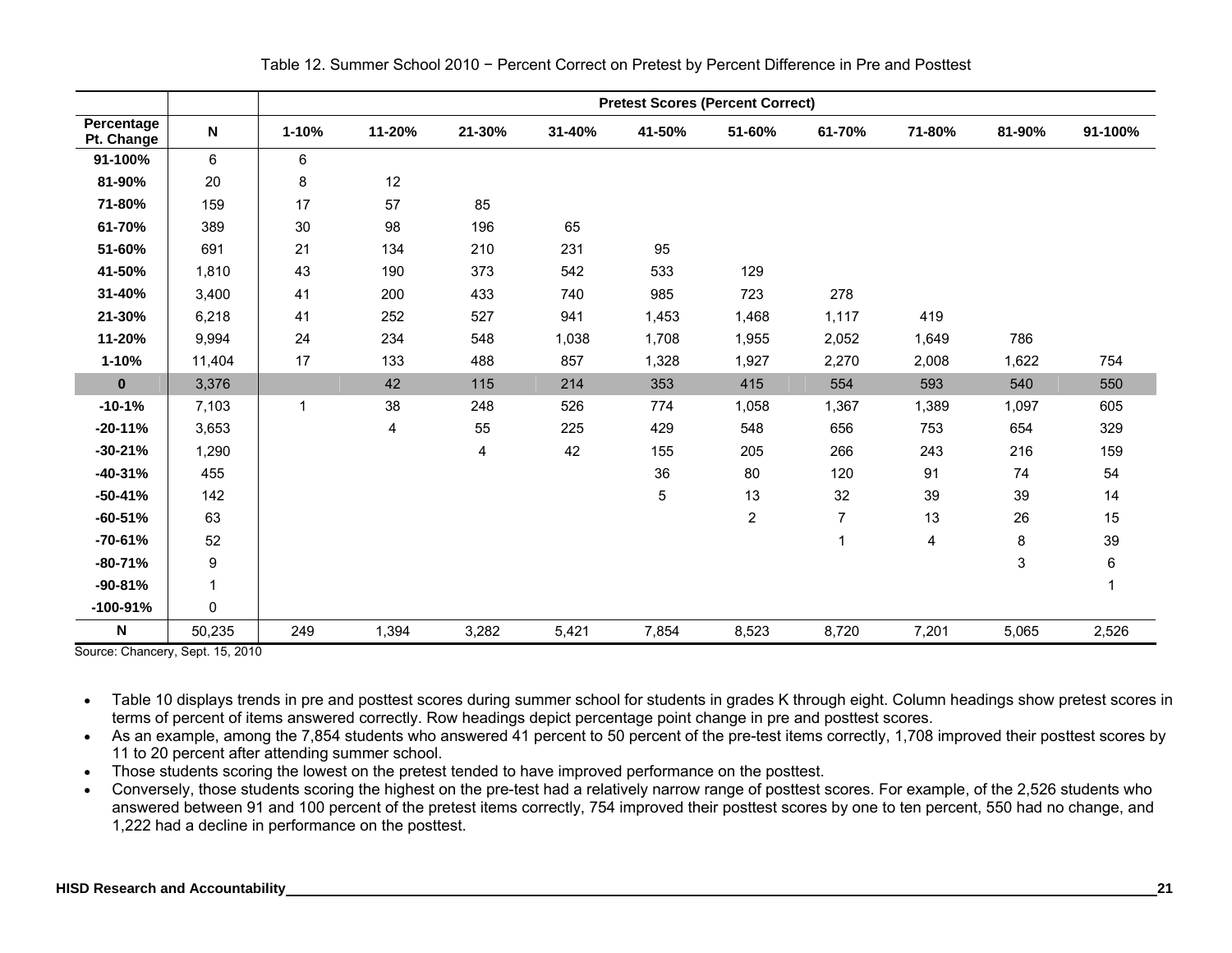

- Figure 5 displays percentages of students who improved their scores from pre to posttest, those students who had the same pre and posttest scores, and those students whose post-test scores were lower than their pretest scores, based on their pretest score.
- The majority of students who had lower scores on the pretest improved their scores on the posttest. Those scoring higher on the pretest tended to have lower posttest scores or did not change from pre to posttest.
- As an example, 90 to 100 percent of students who scored between one and ten percent of items correctly on the pretest improved their posttest scores.
- Conversely, nearly 50 percent of those students who answered between 91 and 100 percent of the pretest items correctly received a lower score on the posttest than they did on the pretest.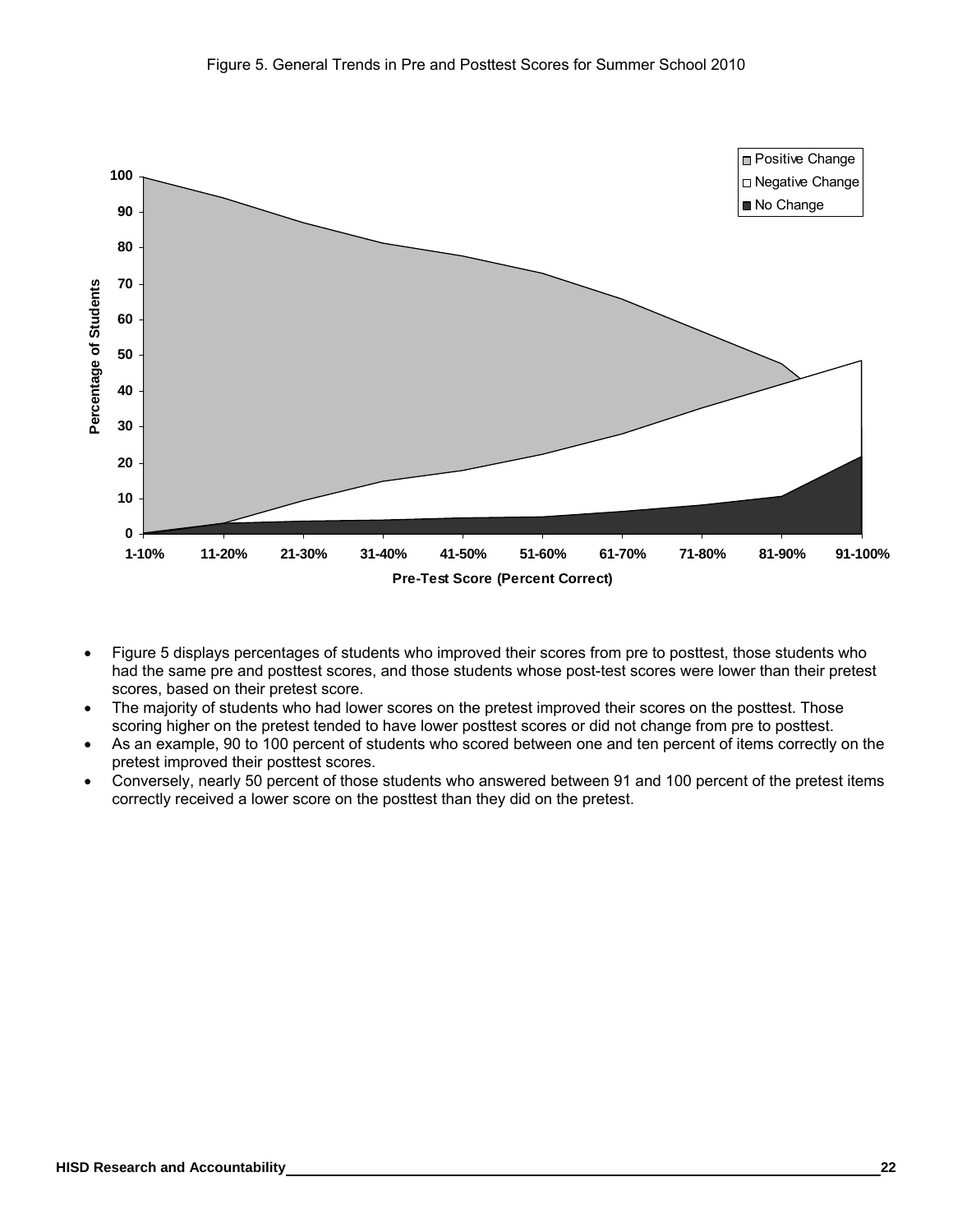Table 13. Teach for America (TFA) Enrollment by Grade and Ethnicity

|              |              | <b>African American</b> |      |    | Asian |       | <b>Hispanic</b> |   | <b>Native American</b> |    | White |
|--------------|--------------|-------------------------|------|----|-------|-------|-----------------|---|------------------------|----|-------|
| Grade        | <b>Total</b> | N                       | %    | N  | %     | N     | %               | N | %                      | N  | %     |
| Κ            | 63           | 2                       | 3.2  | 0  | 0.0   | 61    | 96.8            | 0 | 0.0                    | 0  | 0.0   |
|              | 160          | 35                      | 21.9 | 0  | 0.0   | 125   | 78.1            | 0 | 0.0                    | 0  | 0.0   |
| 2            | 107          | 29                      | 27.1 | 0  | 0.0   | 78    | 72.9            | 0 | 0.0                    | 0  | 0.0   |
| 3            | 138          | 27                      | 19.6 | 0  | 0.0   | 111   | 80.4            | 0 | 0.0                    | 0  | 0.0   |
| 4            | 244          | 78                      | 32.0 | 2  | 0.8   | 164   | 67.2            | 0 | 0.0                    | 0  | 0.0   |
| 5            | 189          | 39                      | 20.6 | 0  | 0.0   | 150   | 79.4            | 0 | 0.0                    | 0  | 0.0   |
| 6            | 1.146        | 312                     | 27.2 | 6  | 0.5   | 820   | 71.6            | 0 | 0.0                    | 8  | 0.7   |
| 7            | 1.490        | 357                     | 24.0 | 9  | 0.6   | 1.116 | 74.9            | 0 | 0.0                    | 8  | 0.5   |
| 8            | 814          | 208                     | 25.6 | 9  | 1.1   | 577   | 70.9            | 0 | 0.0                    | 20 | 2.5   |
| <b>Total</b> | 4,351        | 1,087                   | 25.0 | 26 | 0.6   | 3,202 | 73.6            | 0 | 0.0                    | 36 | 0.8   |

Source: Chancery, Sept. 16, 2010

- A total of 4,351 students participated in Teach for America summer school courses. Of those, 3,202 (73.6 percent) were Hispanic, 1,087 (25.0 percent) were African American, 36 (0.8 percent) were White, and 26 (0.6 percent) were Asian. No Native American students enrolled in Teach for America courses.
- Students in grades six, seven, and eight had the highest levels on enrollment in Teach for America schools.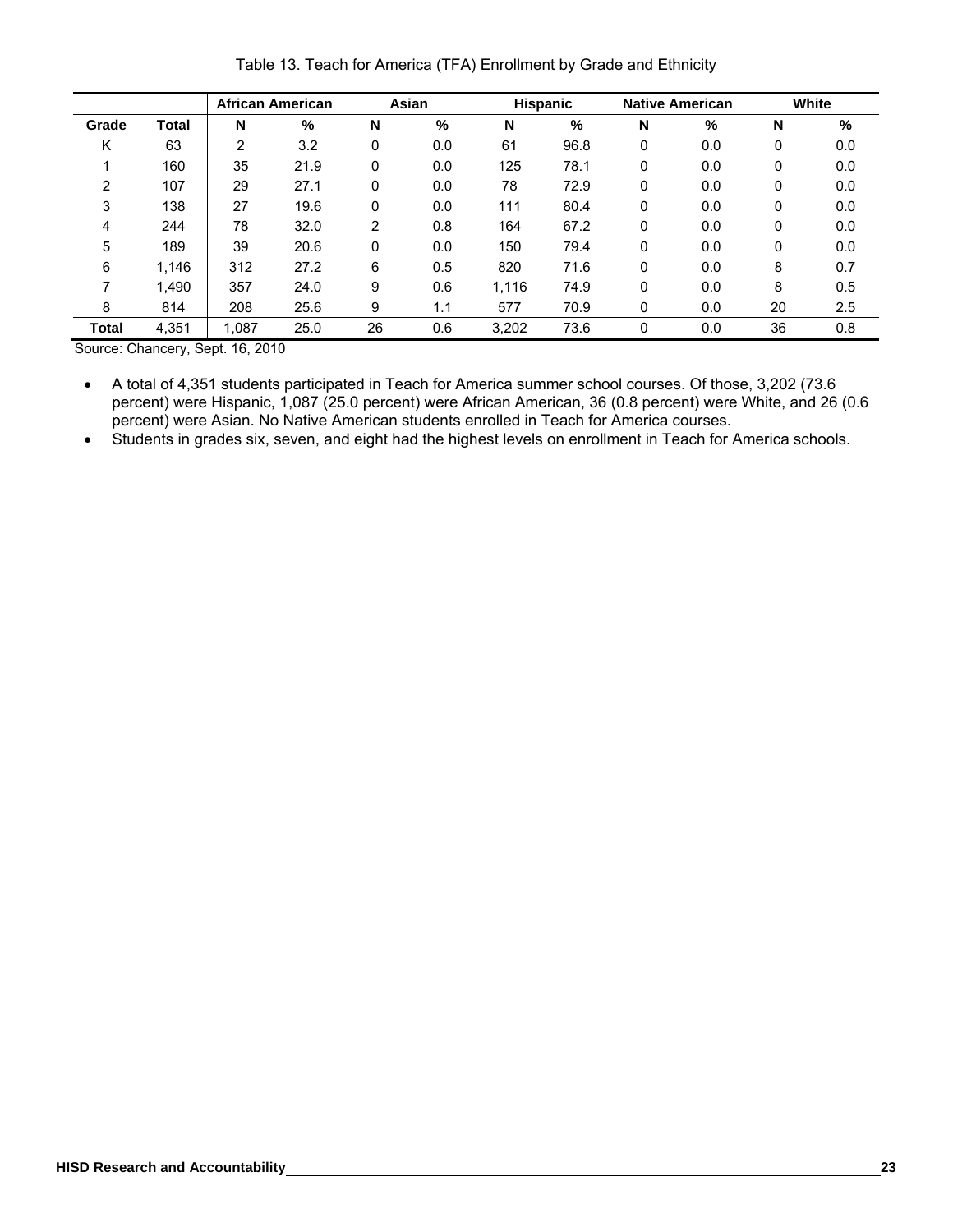|       |      |         |      |        |       |                    |      |        |                | <b>Subject</b> |                |       |                |      |                       |       |          |       |            |        |
|-------|------|---------|------|--------|-------|--------------------|------|--------|----------------|----------------|----------------|-------|----------------|------|-----------------------|-------|----------|-------|------------|--------|
|       |      | Reading |      |        |       | <b>Mathematics</b> |      |        |                |                | <b>Science</b> |       |                |      | <b>Social Studies</b> |       |          |       | Vocabulary |        |
| Grade | N    | Pre     | Post | Dif    | N     | <b>Pre</b>         | Post | Dif    | N              | Pre            | <b>Post</b>    | Dif   | N              | Pre  | Post                  | Dif   | N        | Pre   | Post       | Dif    |
| Κ     | 52   | 89.6    | 90.2 | 0.6    | 11    | 66.2               | 66.1 | $-0.1$ | $\Omega$       | ---            | ---            | $---$ | 0              | ---  |                       | $---$ | $\Omega$ | ---   | ---        |        |
|       | 91   | 62.1    | 64.1 | 2.0    | 69    | 59.7               | 66.8 | 7.1    | $\Omega$       | $---$          | ---            | $---$ | 0              | ---  | $---$                 | ---   | $\Omega$ | $---$ | ---        |        |
| 2     | 25   | 61.2    | 68.3 | 7.1    | 60    | 76.0               | 75.7 | $-0.3$ | 22             | 49.5           | 50.5           | 1.0   | 0              | ---  |                       | ---   |          | ---   |            |        |
| 3     | 77   | 46.5    | 45.1 | $-1.4$ | 61    | 60.9               | 67.3 | 6.4    | $\overline{0}$ | $---$          | ---            | $---$ | $\overline{0}$ | ---  | ---                   | ---   | $\Omega$ | $---$ | ---        |        |
| 4     | 112  | 50.5    | 63.0 | 12.5   | 109   | 48.6               | 52.4 | 3.8    | 23             | 38.8           | 63.0           | 24.2  | 0              | ---  | ---                   | ---   |          | ---   | ---        |        |
| 5     | 76   | 50.1    | 49.9 | $-0.2$ | 89    | 66.4               | 71.3 | 4.9    | 24             | 52.8           | 76.7           | 23.9  | 0              | ---  | $---$                 | $---$ | $\Omega$ | ---   | ---        |        |
| 6     | 416  | 54.2    | 59.0 | 4.8    | 298   | 50.4               | 63.2 | 12.8   | 213            | 41.6           | 59.7           | 18.1  | 109            | 37.0 | 46.1                  | 9.1   | 110      | 62.1  | 56.4       | $-5.7$ |
| 7     | 560  | 60.1    | 63.8 | 3.7    | 382   | 50.8               | 69.0 | 18.2   | 270            | 45.6           | 59.6           | 14.0  | 123            | 37.6 | 47.4                  | 9.8   | 155      | 62.7  | 62.5       | $-0.2$ |
| 8     | 278  | 56.0    | 65.0 | 9.0    | 184   | 55.6               | 62.3 | 6.7    | 196            | 54.6           | 67.5           | 12.9  | 116            | 56.2 | 64.8                  | 8.6   | 40       | 68.4  | 61.8       | $-6.6$ |
| Total | .687 | 57.4    | 62.4 | 5.0    | 1,263 | 54.5               | 65.2 | 10.7   | 748            | 46.9           | 62.0           | 15.1  | 348            | 43.0 | 52.2                  | 9.2   | 305      | 63.2  | 60.2       | $-3.0$ |

Table 14. Summer 2010 Teach for America Pre- Post-Test Results: All Grade Levels

Source: Chancery, Sept. 16, 2010

• Of the students taking summer school courses at Teach for American schools, the majority were enrolled in reading and mathematics courses.

• Overall, the highest pre to posttest changes were in mathematics and science, with students improving their math scores by an average of 10.7 percentage points and students improving science scores by 15.1 percentage points, on average.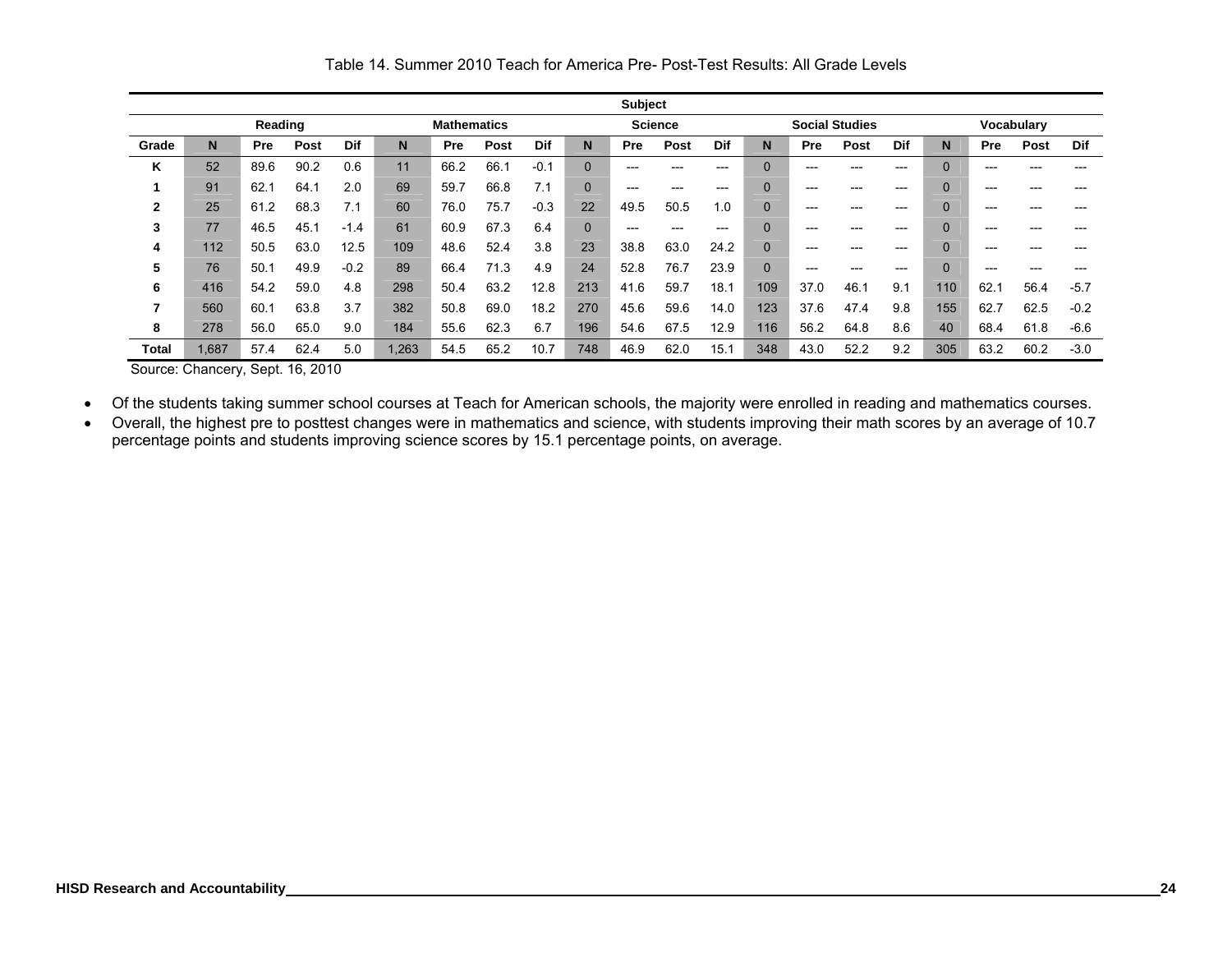

Figure 6. Comparison of Summer School Results for TFA Middle Schools

Figure 7. Comparison of Summer School Performance for TFA and non-TFA Middle School Students



*Note.* Comparison group matched to TFA group on curriculum resources.

- Overall, Teach for America middle school students improved their scores from pre to posttest.
- However, the increases seen at TFA schools were not as high as those seen at non-TFA schools.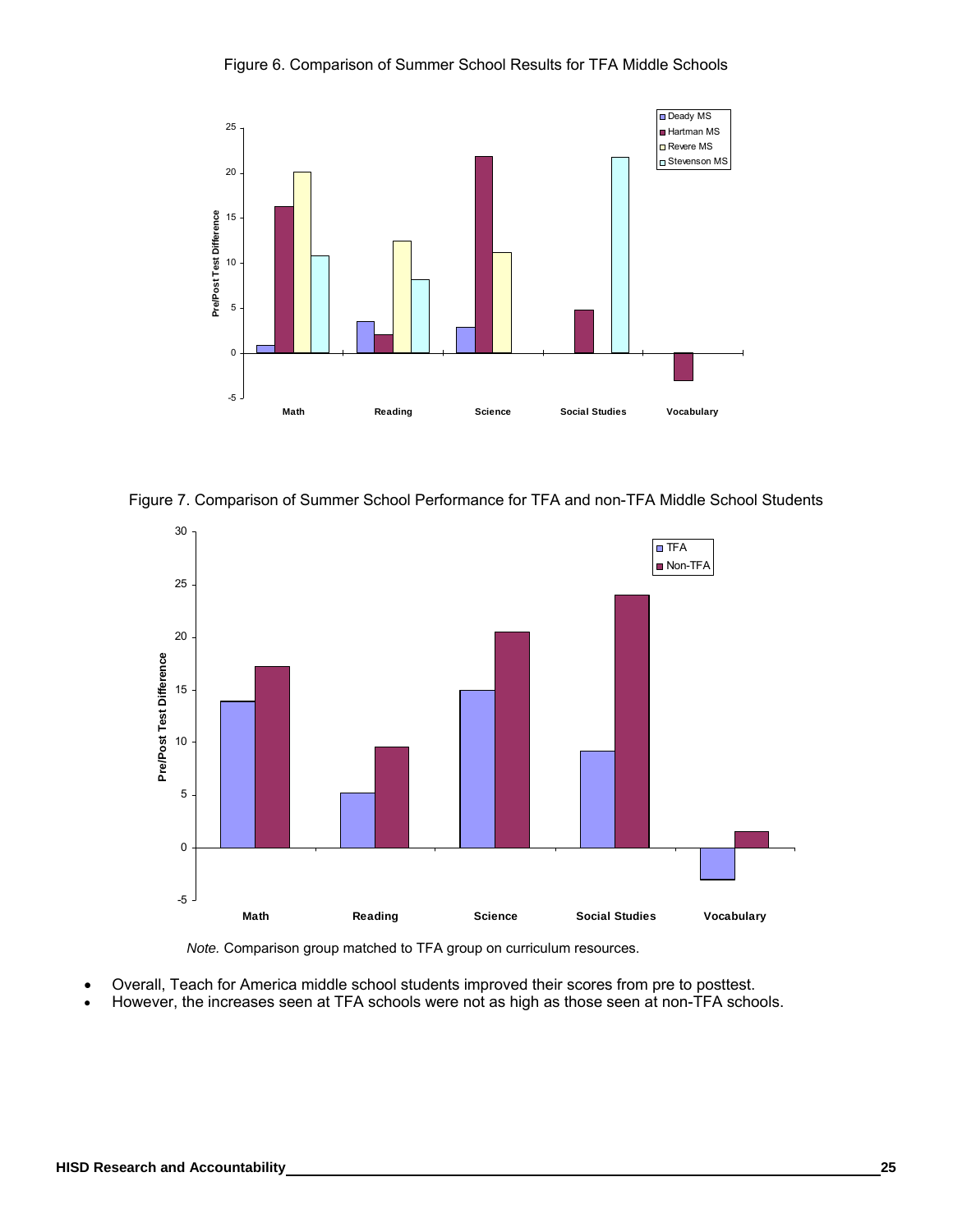|              |     |      |             |        |    |      | <b>Subject</b> |        |     |      |                |            |
|--------------|-----|------|-------------|--------|----|------|----------------|--------|-----|------|----------------|------------|
|              |     |      | Reading     |        |    |      | <b>Math</b>    |        |     |      | <b>Science</b> |            |
| Grade        | N   | Pre  | <b>Post</b> | Dif    | N  | Pre  | <b>Post</b>    | Dif    | N   | Pre  | <b>Post</b>    | <b>Dif</b> |
| 6            | 31  | 51.0 | 47.7        | $-3.3$ | 24 | 50.0 | 47.7           | $-2.3$ | 29  | 51.6 | 49.7           | $-1.9$     |
| 7            | 41  | 53.7 | 46.3        | $-7.4$ | 44 | 42.2 | 43.3           | 1.1    | 38  | 49.6 | 50.5           | 0.9        |
| 8            | 73  | 46.3 | 58.8        | 12.5   | 31 | 50.8 | 53.9           | 3.1    | 72  | 54.1 | 59.9           | 5.8        |
| <b>Total</b> | 145 | 49.4 | 52.9        | 3.5    | 99 | 46.8 | 47.7           | 0.9    | 139 | 52.3 | 55.2           | 2.9        |

## **Table 15. TFA Middle School Results: Deady Middle School**

#### **Table 16. TFA Middle School Results: Hartman Middle School**

|       |     |            |             |     |     |            |             |      |     |      | <b>Subject</b> |      |     |            |                       |            |     |      |             |        |
|-------|-----|------------|-------------|-----|-----|------------|-------------|------|-----|------|----------------|------|-----|------------|-----------------------|------------|-----|------|-------------|--------|
|       |     |            | Reading     |     |     |            | <b>Math</b> |      |     |      | <b>Science</b> |      |     |            | <b>Social Studies</b> |            |     |      | Vocabulary  |        |
| Grade | N.  | <b>Pre</b> | <b>Post</b> | Dif | N.  | <b>Pre</b> | <b>Post</b> | Dif  | N   | Pre  | <b>Post</b>    | Dif  | N   | <b>Pre</b> | Post                  | <b>Dif</b> | N   | Pre  | <b>Post</b> | Dif    |
| 6     | 228 | 54.3       | 57.2        | 2.9 | 116 | 46.5       | 62.7        | 16.2 | 106 | 33.9 | 63.2           | 29.3 | 74  | 36.0       | 38.7                  | 2.7        | 110 | 62.  | 56.4        | $-5.7$ |
|       | 319 | 62.3       | 64.4        | 2.1 | 149 | 51.3       | 72.1        | 20.8 | 158 | 43.9 | 60.6           | 16.7 | 87  | 39.2       | 42.6                  | 3.4        | 155 | 62.7 | 62.5        | $-0.2$ |
| 8     | 117 | 65.2       | 66.0        | 0.8 | 63  | 59.5       | 64.9        | 5.4  | 85  | 52.7 | 74.8           | 22.  | 94  | 54.9       | 63.2                  | 8.3        | 40  | 68.4 | 61.8        | $-6.6$ |
| Total | 664 | 60.7       | 62.2        | 2.1 | 328 | 51.2       | 67.4        | 16.2 | 349 | 43.0 | 64.8           | 21.8 | 255 | 43.7       | 47.9                  | 4.8        | 305 | 63.2 | 60.2        | $-3.0$ |

#### **Table 17. TFA Middle School Results: Revere Middle School**

|              |     | <b>Subject</b> |                |            |     |      |             |      |     |      |                |            |  |  |  |  |
|--------------|-----|----------------|----------------|------------|-----|------|-------------|------|-----|------|----------------|------------|--|--|--|--|
|              |     |                | <b>Reading</b> |            |     |      | <b>Math</b> |      |     |      | <b>Science</b> |            |  |  |  |  |
| Grade        | N   | <b>Pre</b>     | <b>Post</b>    | <b>Dif</b> | N   | Pre  | <b>Post</b> | Dif  | N   | Pre  | <b>Post</b>    | <b>Dif</b> |  |  |  |  |
| 6            | 76  | 53.5           | 63.5           | 10.0       | 78  | 53.7 | 65.8        | 12.1 | 78  | 48.4 | 58.8           | 10.4       |  |  |  |  |
| 7            | 81  | 54.9           | 66.8           | 11.9       | 81  | 52.5 | 85.8        | 33.3 | 74  | 47.1 | 62.1           | 15.0       |  |  |  |  |
| 8            | 44  | 49.8           | 67.6           | 17.8       | 46  | 52.1 | 62.7        | 10.6 | 39  | 59.8 | 65.6           | 5.8        |  |  |  |  |
| <b>Total</b> | 201 | 53.3           | 65.7           | 12.4       | 205 | 52.9 | 73.0        | 20.1 | 191 | 50.2 | 61.5           | 11.3       |  |  |  |  |

#### **Table 18. TFA Middle School Results: Stevenson Middle School**

|       |     |      |             |      |     |            | <b>Subject</b> |      |    |      |                |            |
|-------|-----|------|-------------|------|-----|------------|----------------|------|----|------|----------------|------------|
|       |     |      | Reading     |      |     |            | <b>Math</b>    |      |    |      | <b>Science</b> |            |
| Grade | N   | Pre  | <b>Post</b> | Dif  | N   | <b>Pre</b> | <b>Post</b>    | Dif  | N  | Pre  | <b>Post</b>    | <b>Dif</b> |
| 6     | 81  | 56.0 | 63.6        | 7.6  | 80  | 52.8       | 66.1           | 13.3 | 35 | 40.0 | 66.6           | 26.6       |
| 7     | 119 | 60.4 | 66.5        | 6.1  | 108 | 52.2       | 62.6           | 10.4 | 36 | 33.8 | 59.0           | 25.2       |
| 8     | 44  | 55.7 | 70.5        | 14.8 | 44  | 57.2       | 64.2           | 7.0  | 22 | 61.0 | 70.5           | 9.5        |
| Total | 244 | 58.1 | 66.2        | 8.1  | 232 | 53.3       | 64.1           | 10.8 | 93 | 42.7 | 64.4           | 21.7       |

Source: Chancery, Sept. 16, 2010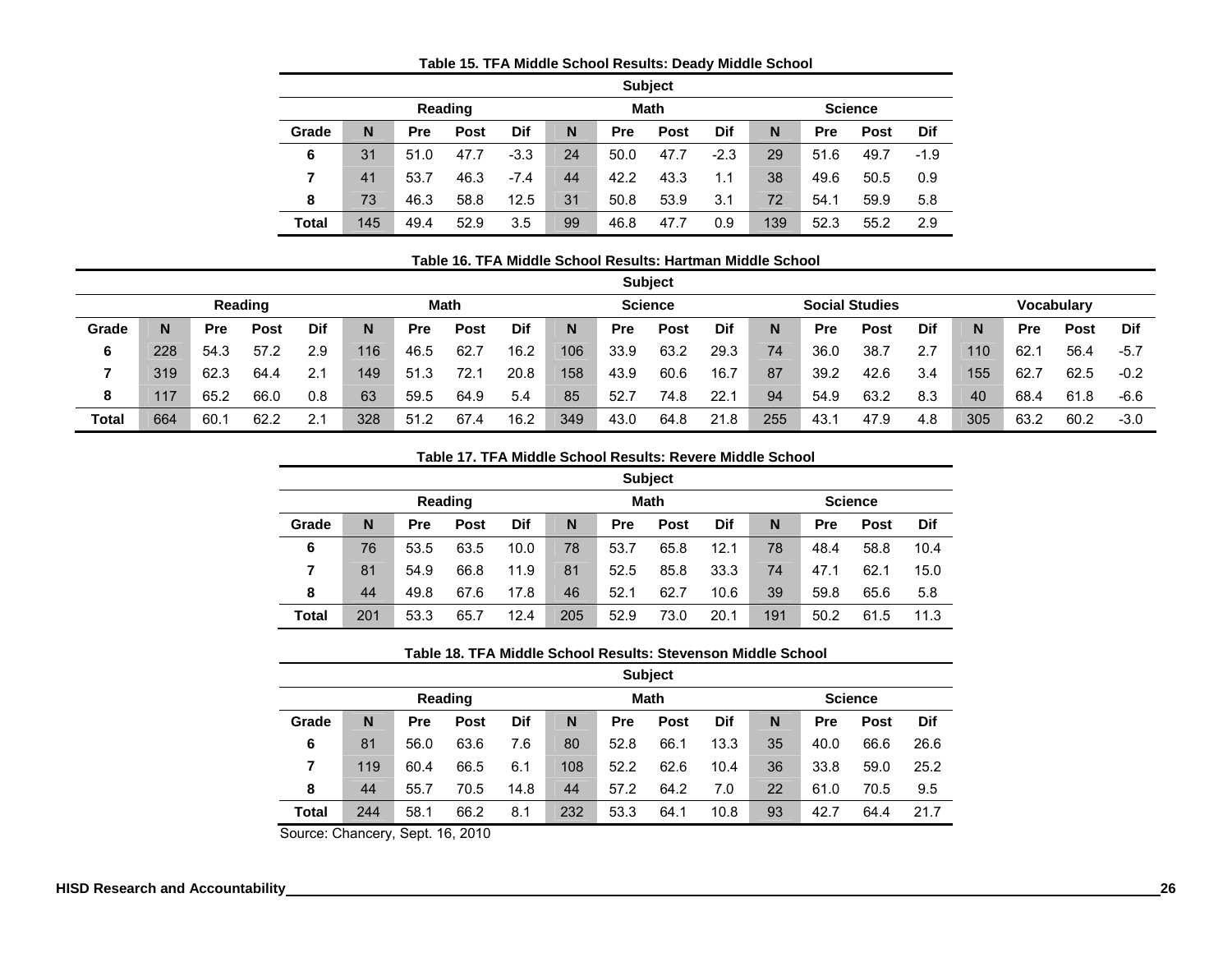

Figure 8. Comparison of Summer School Results for TFA Elementary Schools





*Note.* Comparison group matched to TFA group on curriculum resources. Science curriculum resource non available for non-TFA students.

- Students receiving summer school instruction at Teach for America elementary schools demonstrated positive increased in test scores from pre to posttest.
- Non-TFA students had greater increases in post-test scores in math and reading, but not in science.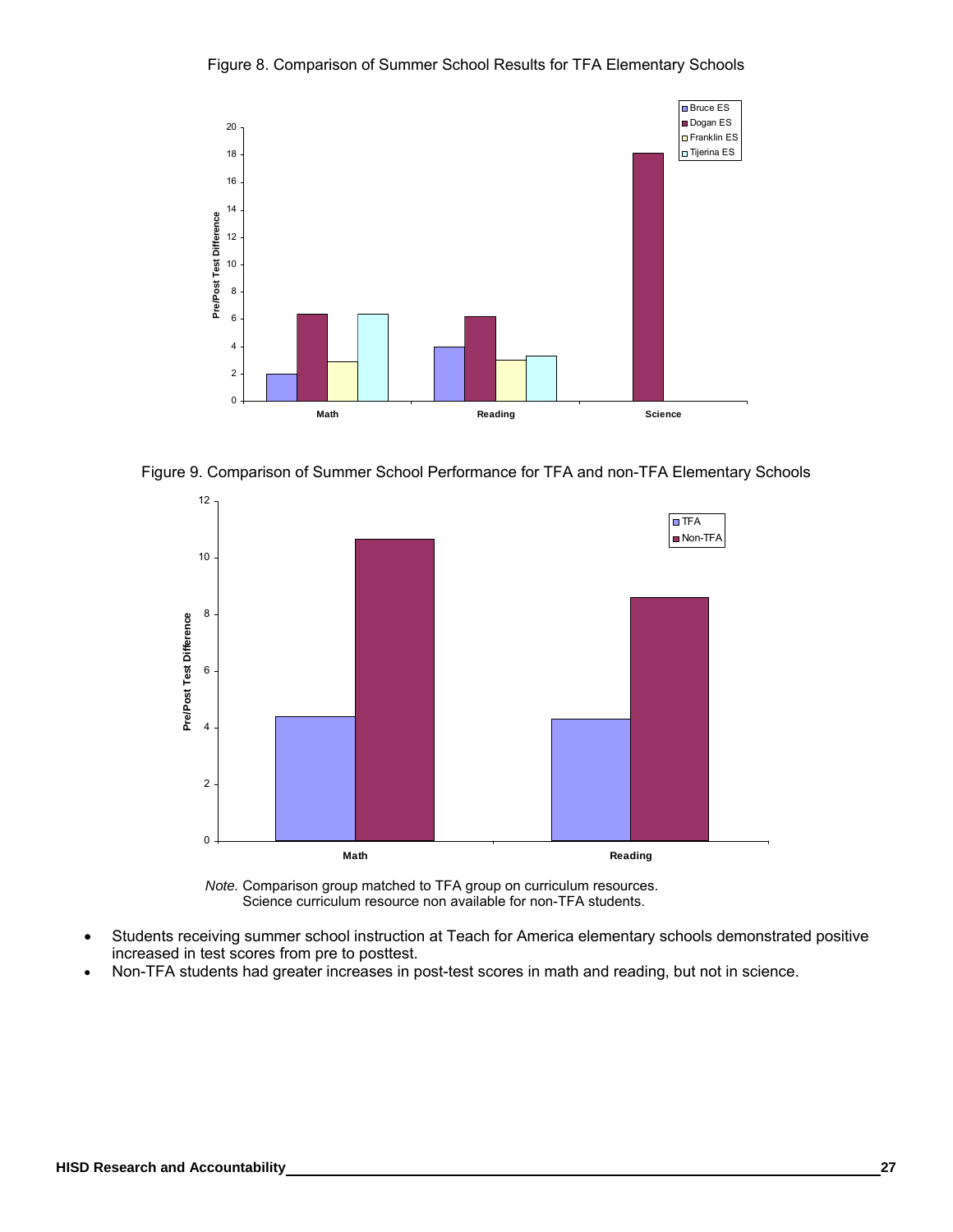Table 19. TFA Elementary School Results: Bruce Elementary School

|       | <b>Subject</b> |         |         |         |             |      |      |        |  |  |
|-------|----------------|---------|---------|---------|-------------|------|------|--------|--|--|
|       |                | Reading |         |         | <b>Math</b> |      |      |        |  |  |
| Grade | N              | Pre     | Post    | Dif     | N           | Pre  | Post | Dif    |  |  |
| κ     | 23             | 91.1    | 92.1    | 1.0     | 0           |      |      |        |  |  |
|       | 17             | 49.6    | 65.4    | 15.8    | 18          | 51.5 | 63.3 | 11.8   |  |  |
| 2     | 2              | $\star$ | $\star$ | $\star$ | 22          | 70.2 | 73.0 | 2.8    |  |  |
| 3     | 17             | 50.4    | 43.3    | $-7.1$  | 0           |      |      |        |  |  |
| 4     | 34             | 51.5    | 61.4    | 9.9     | 32          | 50.7 | 49.5 | $-1.2$ |  |  |
| 5     | 20             | 50.0    | 46.9    | $-3.1$  | 19          | 62.8 | 64.2 | 1.4    |  |  |
| Total | 113            | 60.5    | 64.6    | 4.1     | 91          | 57.3 | 59.3 | 2.0    |  |  |

Table 20. TFA Elementary School Results: Dogan Elementary School

|       |     |            |             |        |    |            | <b>Subject</b> |        |    |      |                |      |
|-------|-----|------------|-------------|--------|----|------------|----------------|--------|----|------|----------------|------|
|       |     |            | Reading     |        |    |            | <b>Math</b>    |        |    |      | <b>Science</b> |      |
| Grade | N   | <b>Pre</b> | <b>Post</b> | Dif    | N  | <b>Pre</b> | <b>Post</b>    | Dif    | N  | Pre  | <b>Post</b>    | Dif  |
| Κ     | 14  | 90.6       | 90.6        | 0.0    | 0  |            |                |        | 0  |      |                |      |
|       | 23  | 71.1       | 66.9        | $-4.2$ | 9  | 70.4       | 79.6           | 9.2    |    | ---  |                |      |
| 2     | 13  | 66.1       | 81.3        | 15.2   | 13 | 82.5       | 78.6           | $-3.9$ | 22 | 49.5 | 50.5           | 1.0  |
| 3     | 23  | 46.5       | 48.6        | 2.1    | 24 | 65.4       | 69.0           | 3.6    | 0  |      |                |      |
| 4     | 26  | 43.8       | 58.2        | 14.4   | 24 | 42.2       | 53.8           | 11.6   | 23 | 38.8 | 63.0           | 24.2 |
| 5     | 22  | 50.2       | 58.0        | 7.8    | 21 | 73.8       | 80.8           | 7.0    | 24 | 52.8 | 76.7           | 23.9 |
| Total | 121 | 58.1       | 64.3        | 6.2    | 91 | 62.7       | 69.2           | 6.5    | 69 | 46.9 | 65.0           | 18.1 |

Table 21. TFA Elementary School Results: Franklin Elementary School

|       | <b>Subject</b> |         |      |             |     |      |      |        |  |  |
|-------|----------------|---------|------|-------------|-----|------|------|--------|--|--|
|       |                | Reading |      | <b>Math</b> |     |      |      |        |  |  |
| Grade | N              | Pre     | Post | <b>Dif</b>  | N   | Pre  | Post | Dif    |  |  |
| Κ     | 0              |         |      |             | 0   |      |      |        |  |  |
| 1     | 32             | 60.3    | 58.3 | $-2.0$      | 32  | 57.5 | 61.1 | 3.6    |  |  |
| 2     |                | 51.3    | 49.1 | $-2.2$      | 19  | 74.6 | 74.0 | $-0.6$ |  |  |
| 3     | 21             | 44.2    | 44.6 | 0.4         | 21  | 56.8 | 65.7 | 8.9    |  |  |
| 4     | 28             | 53.9    | 66.1 | 12.2        | 30  | 50.6 | 49.3 | $-1.3$ |  |  |
| 5     | 13             | 48.4    | 42.9 | $-5.5$      | 26  | 61.9 | 65.9 | 4.0    |  |  |
| Total | 101            | 51.9    | 54.9 | 3.0         | 128 | 58.3 | 61.2 | 2.9    |  |  |

Table 22. TFA Elementary School Results: Tijerina Elementary School

|              | <b>Subject</b> |         |         |             |    |      |      |        |  |  |
|--------------|----------------|---------|---------|-------------|----|------|------|--------|--|--|
|              |                | Reading |         | <b>Math</b> |    |      |      |        |  |  |
| Grade        | N              | Pre     | Post    | Dif         | N  | Pre  | Post | Dif    |  |  |
| κ            | 15             | 86.4    | 86.9    | 0.5         | 11 | 66.2 | 66.1 | $-0.1$ |  |  |
| 1            | 19             | 65.5    | 68.5    | 3.0         | 10 | 72.2 | 80.0 | 7.8    |  |  |
| $\mathbf{2}$ | 3              | $\star$ | $\star$ | $\star$     | 6  | 88.0 | 85.2 | $-2.8$ |  |  |
| 3            | 16             | 45.4    | 42.5    | $-2.9$      | 16 | 59.4 | 66.7 | 7.3    |  |  |
| 4            | 24             | 52.6    | 67.1    | 14.5        | 23 | 49.7 | 59.0 | 9.3    |  |  |
| 5            | 21             | 51.0    | 48.5    | $-2.5$      | 23 | 67.5 | 74.8 | 7.3    |  |  |
| Total        | 98             | 59.8    | 63.1    | 3.3         | 89 | 62.1 | 68.5 | 6.4    |  |  |

Source: Chancery, Spetember, 16, 2010

*Note.* \* Less than 5 students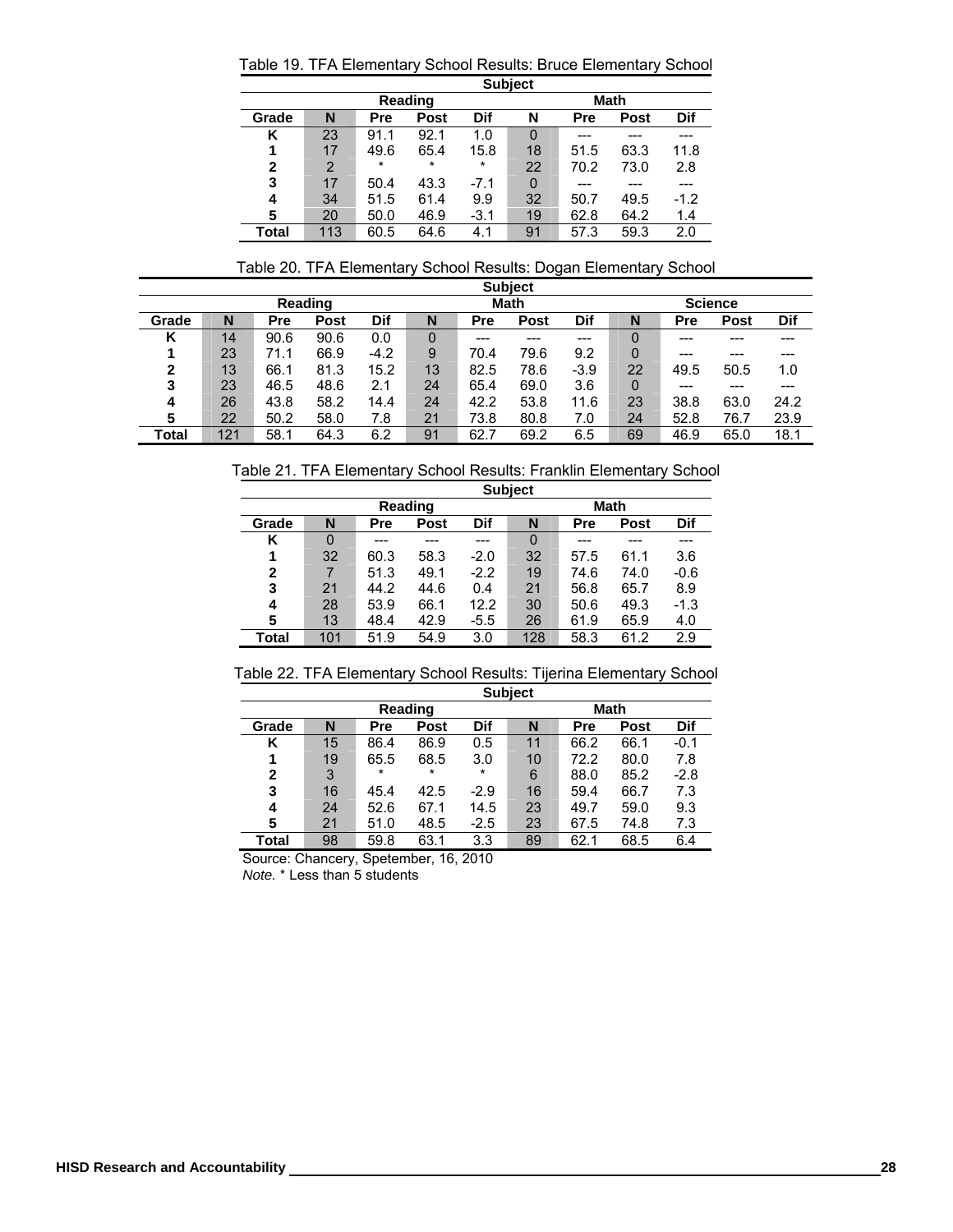|  |  | Table 23. High School Summer School: Enrollment by Subject Area |  |
|--|--|-----------------------------------------------------------------|--|
|  |  |                                                                 |  |

|              | <b>Spring</b><br><b>Enrollment</b> | <b>Summer</b><br><b>Enrollment</b> |      | <b>Regular Summer School: Courses Taken by Subject Area</b> |                    |                                 |                |       |              |  |  |
|--------------|------------------------------------|------------------------------------|------|-------------------------------------------------------------|--------------------|---------------------------------|----------------|-------|--------------|--|--|
| Grade        | Number of<br><b>Students</b>       | Number of<br><b>Students</b>       | %    | <b>ELA</b>                                                  | <b>Mathematics</b> | <b>Social</b><br><b>Studies</b> | <b>Science</b> | Other | <b>Total</b> |  |  |
| 9            | 14.447                             | 3,515                              | 24.3 | 1,448                                                       | 2,069              | 1,175                           | 1,653          | 508   | 6,853        |  |  |
| 10           | 11.435                             | 2.429                              | 21.2 | 984                                                         | 1,364              | 894                             | 937            | 342   | 4,521        |  |  |
| 11           | 10.596                             | 2.294                              | 21.6 | 937                                                         | 933                | 949                             | 774            | 596   | 4,189        |  |  |
| 12           | 10.035                             | 428                                | 4.3  | 190                                                         | 144                | 142                             | 80             | 124   | 680          |  |  |
| Unknown      | $\overline{\phantom{a}}$           | 103                                | N/A  | 45                                                          | 81                 | 31                              | 28             | 23    | 208          |  |  |
| <b>Total</b> | 46.513                             | 8.769                              | 18.9 | 3.604                                                       | 4.591              | 3.191                           | 3.472          | 1,593 | 16.451       |  |  |
|              |                                    |                                    |      | 21.9%                                                       | 27.9%              | 19.4%                           | 21.1%          | 9.7%  | 100.0%       |  |  |

Source: Chancery, August 27, 2010

*Note.* Does not include enrollment or completion of online courses.

- The number of HISD students enrolled in high school summer school for 2009–2010 was 8,769 and they enrolled in 16,451 courses for an average of 1.9 courses per student.
- The majority of courses taken in regular summer school were in mathematics (27.9 percent) followed by English/Language Arts (21.9 percent), science (21.1 percent), social studies (19.4 percent) and "other" (9.7 percent).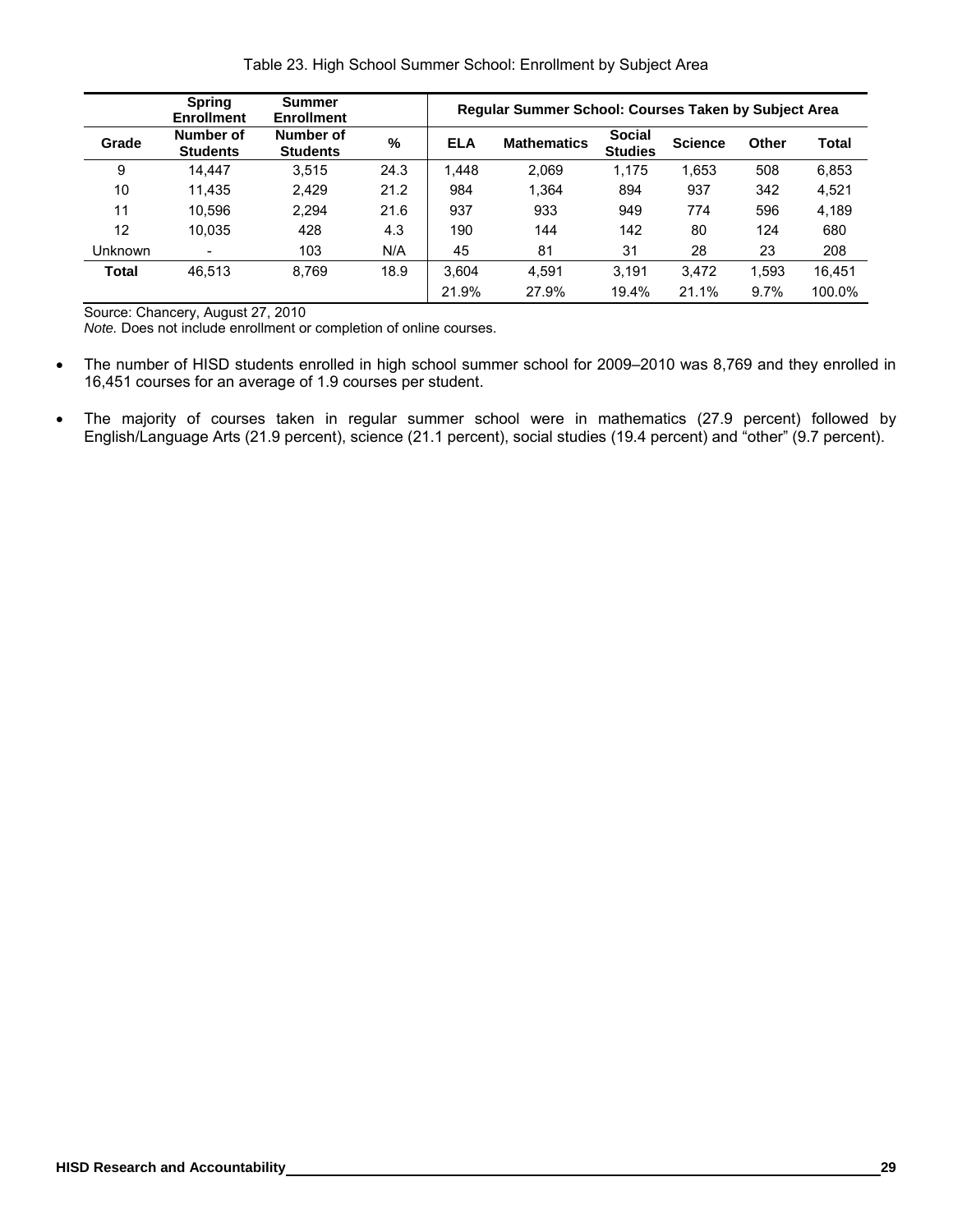|         | <b>ELA</b> |      | <b>Mathematics</b> |      | <b>Social Studies</b> |      | <b>Science</b> |      | Other |      | <b>Totals</b> |      |
|---------|------------|------|--------------------|------|-----------------------|------|----------------|------|-------|------|---------------|------|
| Grade   | N          | %    | N                  | %    | N                     | $\%$ | N              | %    | N     | %    | N             | %    |
| 9       | . 207      | 83.4 | .640               | 79.3 | 993                   | 84.5 | 1.323          | 80.0 | 481   | 94.7 | 5.644         | 82.4 |
| 10      | 883        | 89.7 | .181               | 86.6 | 790                   | 88.4 | 826            | 88.2 | 336   | 98.2 | 4.016         | 88.8 |
|         | 833        | 88.9 | 815                | 87.4 | 900                   | 94.8 | 698            | 90.2 | 534   | 89.6 | 3.780         | 90.2 |
| 12      | 174        | 91.6 | 137                | 95.1 | 135                   | 95.1 | 71             | 88.8 | 101   | 81.5 | 618           | 90.9 |
| Unknown | 36         | 80.0 | 70                 | 86.4 | 24                    | 77.4 | 25             | 89.3 | 20    | 87.0 | 175           | 84.1 |
| Total   | 3,133      | 86.9 | 3.843              | 83.7 | 2.842                 | 89.1 | 2.943          | 84.8 | 1.472 | 92.4 | 14.233        | 86.5 |

Table 24. High School Summer School: Courses Completed by Subject Area

Source: Chancery, August 27, 2010

*Note.* Does not include enrollment or completion of online courses.

• Completion rates (passing score of 70+) for regular summer school for the core subject areas were 89.1 percent for social studies, 86.9 percent for ELA, 84.8 percent for science, and 83.7 percent for mathematics. A total of 14,233 courses were completed. The overall completion rate for all subjects was 86.5 percent.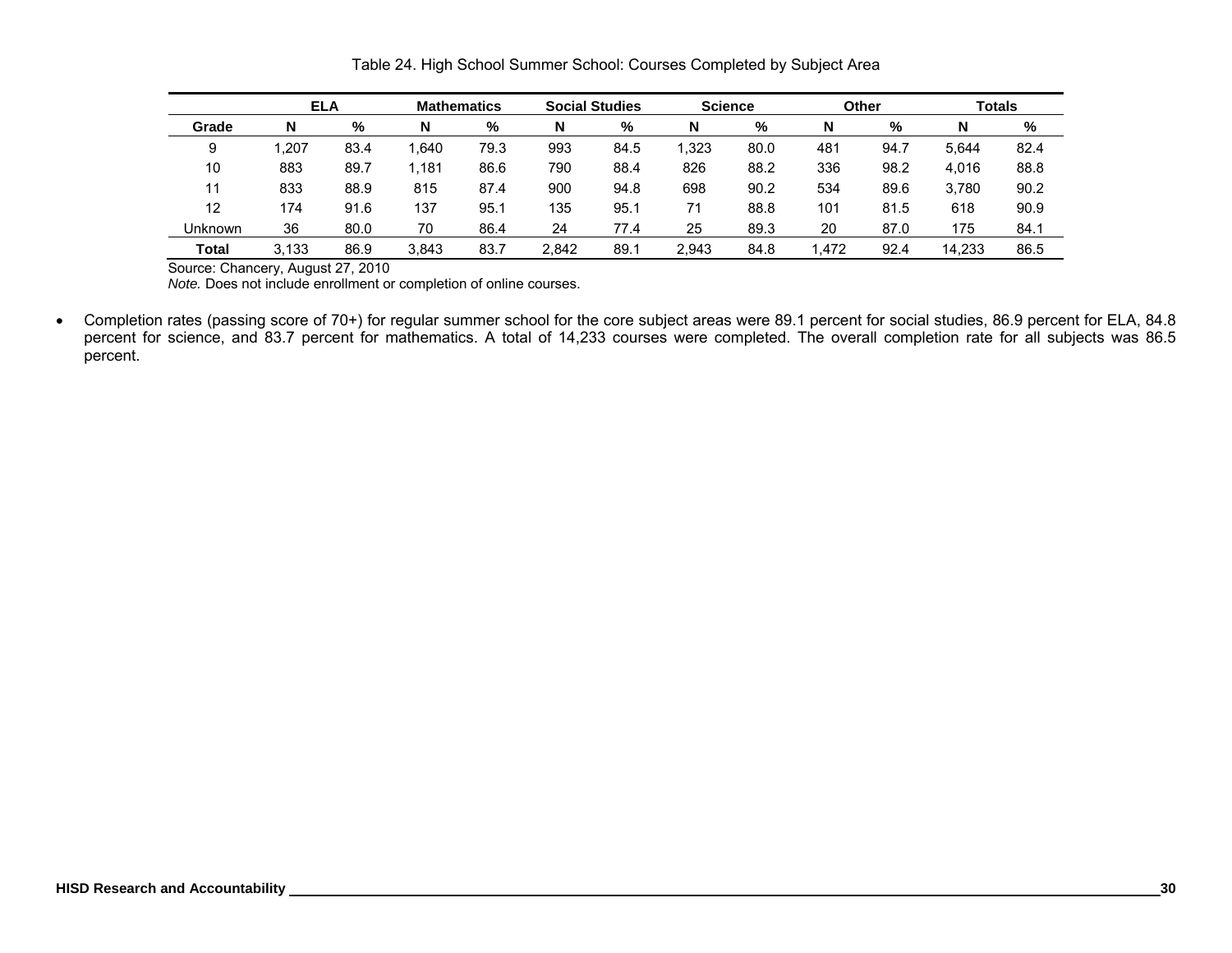# Table 25. High School Online Instruction: Courses Completed by Grade, Summer 2010 HISD Historical Record

|       | Online<br><b>Courses</b><br><b>Completed</b> | <b>APEX Online Credit</b><br><b>Recovery Courses</b><br><b>Completed</b> |      |     | <b>APEX Original Credit</b><br><b>Courses Completed</b> | <b>Other Online Courses</b><br><b>Completed</b> |       |
|-------|----------------------------------------------|--------------------------------------------------------------------------|------|-----|---------------------------------------------------------|-------------------------------------------------|-------|
| Grade | <b>Total N</b>                               | N                                                                        | %    | N   | %                                                       | N                                               | %     |
| 8     | 13                                           |                                                                          |      |     |                                                         | 13                                              | 100.0 |
| 9     | 436                                          | 79                                                                       | 18.1 | 36  | 8.3                                                     | 321                                             | 73.6  |
| 10    | 566                                          | 139                                                                      | 24.6 | 42  | 7.4                                                     | 385                                             | 68.0  |
| 11    | 747                                          | 168                                                                      | 22.5 | 43  | 5.8                                                     | 536                                             | 71.8  |
| 12    | 136                                          | 43                                                                       | 31.6 | 37  | 27.2                                                    | 56                                              | 41.2  |
| Total | 1.898                                        | 429                                                                      | 22.6 | 158 | 8.3                                                     | 1.311                                           | 69.1  |

Source: HISD Historical Record, Chancery, August 27, 2010

- HISD historical data for online courses indicates that 1,898 online courses were completed during summer school with a passing score of 70+.
- These totals include 429 APEX credit recovery courses, 158 APEX original credit courses, and 1,311 "Other" courses.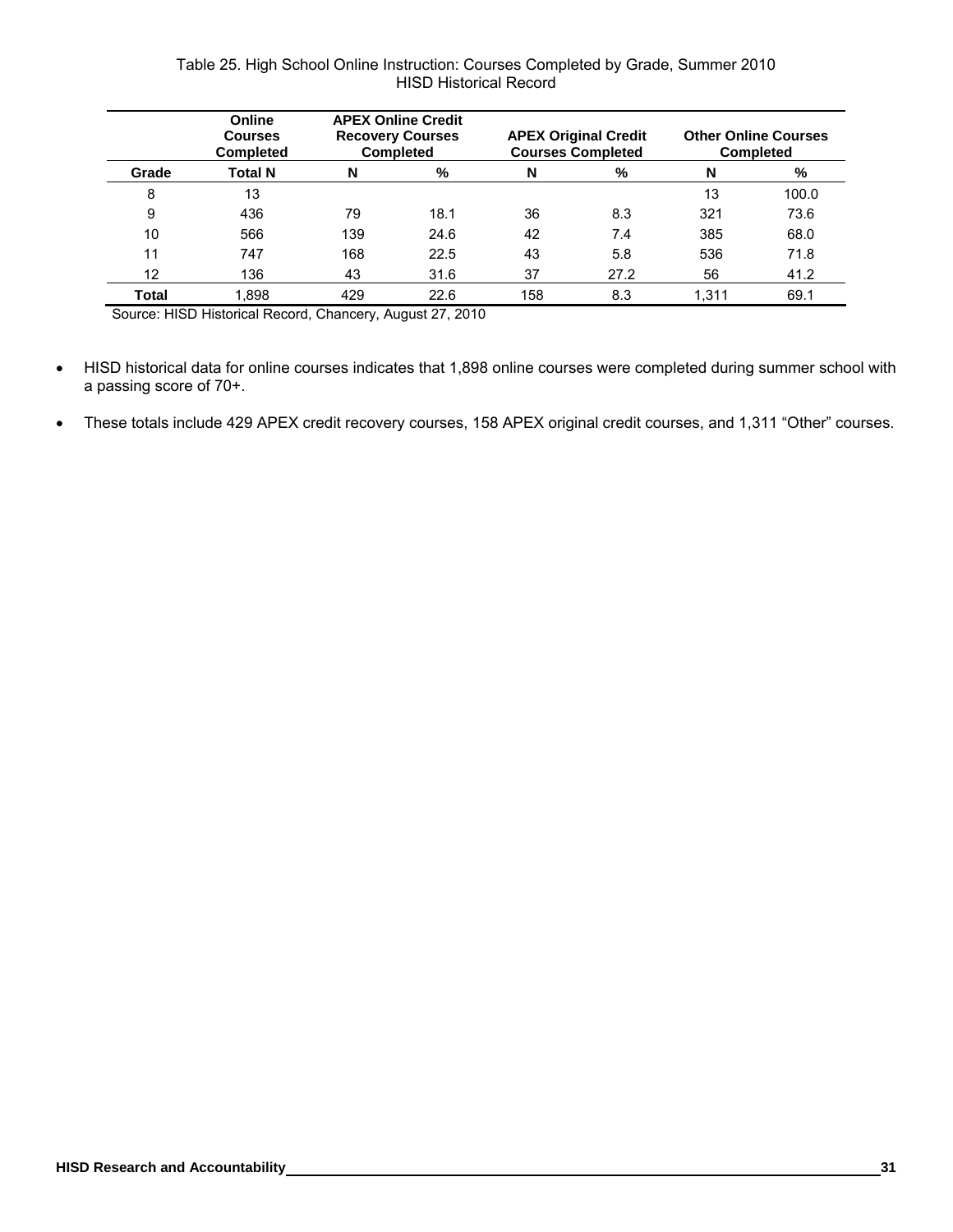# Table 26. High School Online Instruction: Courses Completed by Subject Area, Summer 2010 HISD Historical Record

|              | <b>Courses</b><br><b>Completed</b> |        | <b>ELA</b> |     | <b>Mathematics</b> |     | <b>Social Studies</b> |     | <b>Science</b> |     | Other |
|--------------|------------------------------------|--------|------------|-----|--------------------|-----|-----------------------|-----|----------------|-----|-------|
| Grade        | Total N                            | N      | %          | N   | %                  | N   | %                     | N   | %              | N   | %     |
| 8            | 13                                 | ว<br>O | 23.1       |     | 15.4               |     |                       | 4   | 30.8           | 4   | 30.8  |
| 9            | 436                                | 122    | 28.0       | 93  | 21.3               | 67  | 15.4                  | 71  | 16.3           | 83  | 19.0  |
| 10           | 566                                | 110    | 19.4       | 130 | 23.0               | 123 | 21.7                  | 115 | 20.3           | 88  | 15.5  |
| 11           | 747                                | 142    | 19.0       | 141 | 18.9               | 200 | 26.8                  | 176 | 23.6           | 88  | 11.8  |
| 12           | 136                                | 54     | 39.7       | 27  | 19.9               | 36  | 26.5                  | 11  | 8.1            | 8   | 5.9   |
| <b>Total</b> | 1,898                              | 431    | 22.7       | 393 | 20.7               | 426 | 22.4                  | 377 | 19.9           | 271 | 14.3  |

Source: HISD Historical Record, Chancery, August 27, 2010

• Of the online courses completed, 22.7 percent were English/Language Arts, 22.4 percent were social studies, 20.7 percent were mathematics, 19.9 percent were science and 14.3 percent were "other".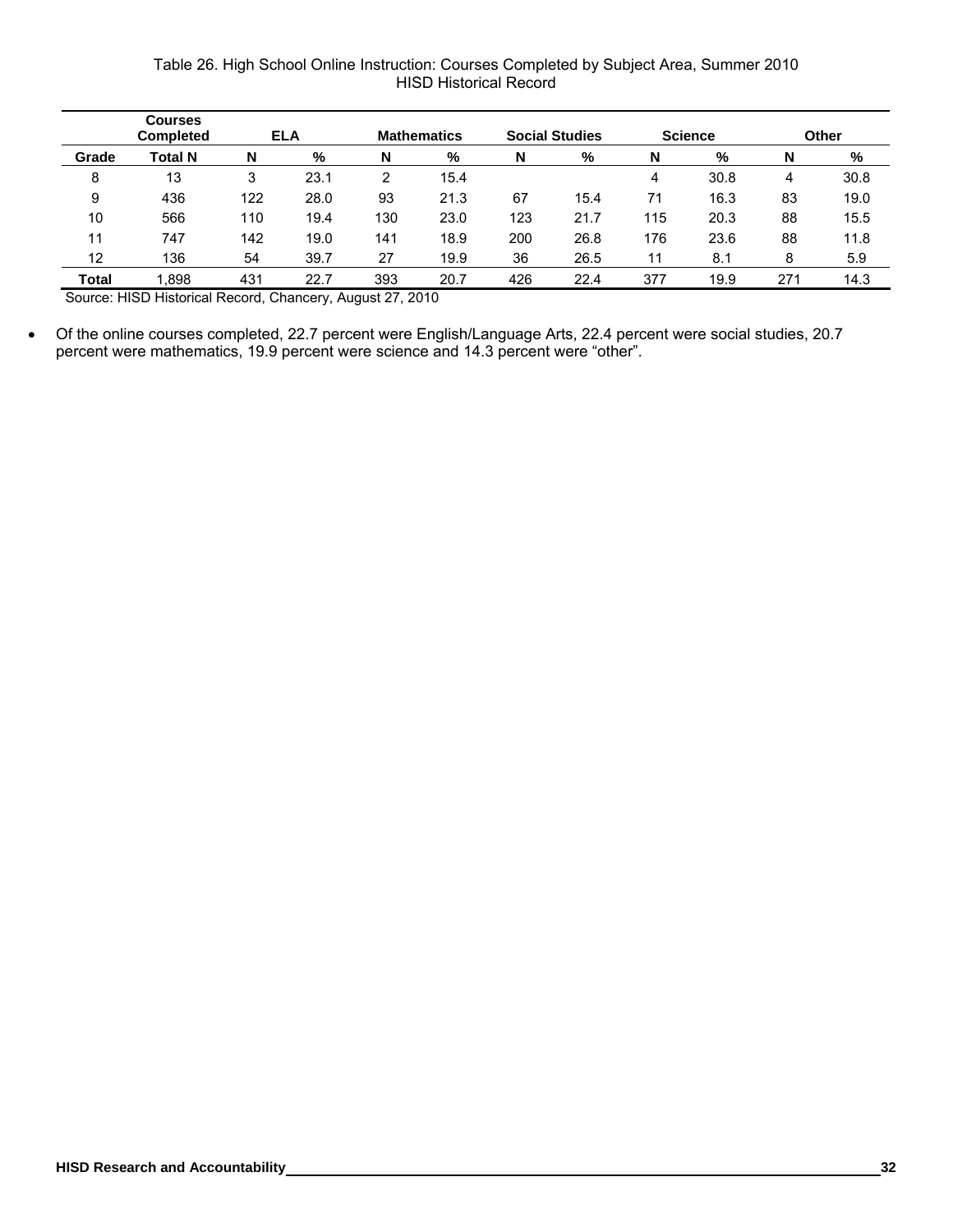# Table 27. High School Online Instruction-Credit Recovery: Courses Completed by Subject Area, Summer 2010 APEX Records

|         |                                      | Courses Completed (Grade 70+)                                                        |       |       |       |       |       |       |           |       |           |                      |           |
|---------|--------------------------------------|--------------------------------------------------------------------------------------|-------|-------|-------|-------|-------|-------|-----------|-------|-----------|----------------------|-----------|
|         | <b>Courses</b><br><b>With Grades</b> | <b>Social Studies</b><br><b>Science</b><br><b>ELA</b><br>Total<br><b>Mathematics</b> |       |       |       |       |       |       |           |       |           | Foreign<br>Languages |           |
| Grade   | N                                    | N                                                                                    | %     | N     | %     | N     | %     | N     | %         | N     | %         | N                    | %         |
| Unknown | 102                                  | 100                                                                                  | 98.0  | 32    | 100.0 | 31    | 96.9  | 19    | 100       | 13    | 92.9      | 5                    | 100       |
| 8       | 2                                    | 2                                                                                    | 100.0 |       | NA    | 2     | 100.0 |       | <b>NA</b> |       | <b>NA</b> |                      | <b>NA</b> |
| 9       | 414                                  | 405                                                                                  | 97.8  | 81    | 97.6  | 153   | 96.2  | 78    | 98.7      | 45    | 100.0     | 48                   | 100.0     |
| 10      | 394                                  | 381                                                                                  | 96.7  | 66    | 100.0 | 118   | 96.7  | 77    | 100.0     | 88    | 90.7      | 32                   | 100.0     |
| 11      | 339                                  | 325                                                                                  | 95.9  | 90    | 100.0 | 76    | 98.7  | 65    | 100.0     | 72    | 84.7      | 22                   | 100.0     |
| 12      | 59                                   | 57                                                                                   | 96.6  | 23    | 100.0 | 8     | 100.0 | 16    | 100.0     | 3     | 60.0      |                      | 100.0     |
| Total   | 1,310                                | ,270                                                                                 | 96.9  | 292   | 99.3  | 388   | 97.0  | 255   | 99.6      | 221   | 89.8      | 114                  | 100.0     |
| % Total |                                      |                                                                                      |       | 23.0% |       | 30.6% |       | 20.1% |           | 17.4% |           | 9.0%                 |           |

Source: APEX Records, APEX, October, 12, 2010

*Note*. Total and subject area Ns and percentages represent completed courses (final course grades of 70 percent or higher).

- Of the 1,270 credit recovery courses reported by APEX, 30.6 percent were mathematics, 23.0 percent were English/Language Arts, 20.1 percent were social studies, 17.4 percent were science, and 9.0 percent were foreign languages.
- The overall completion rate for APEX credit recovery courses was 96.9 percent.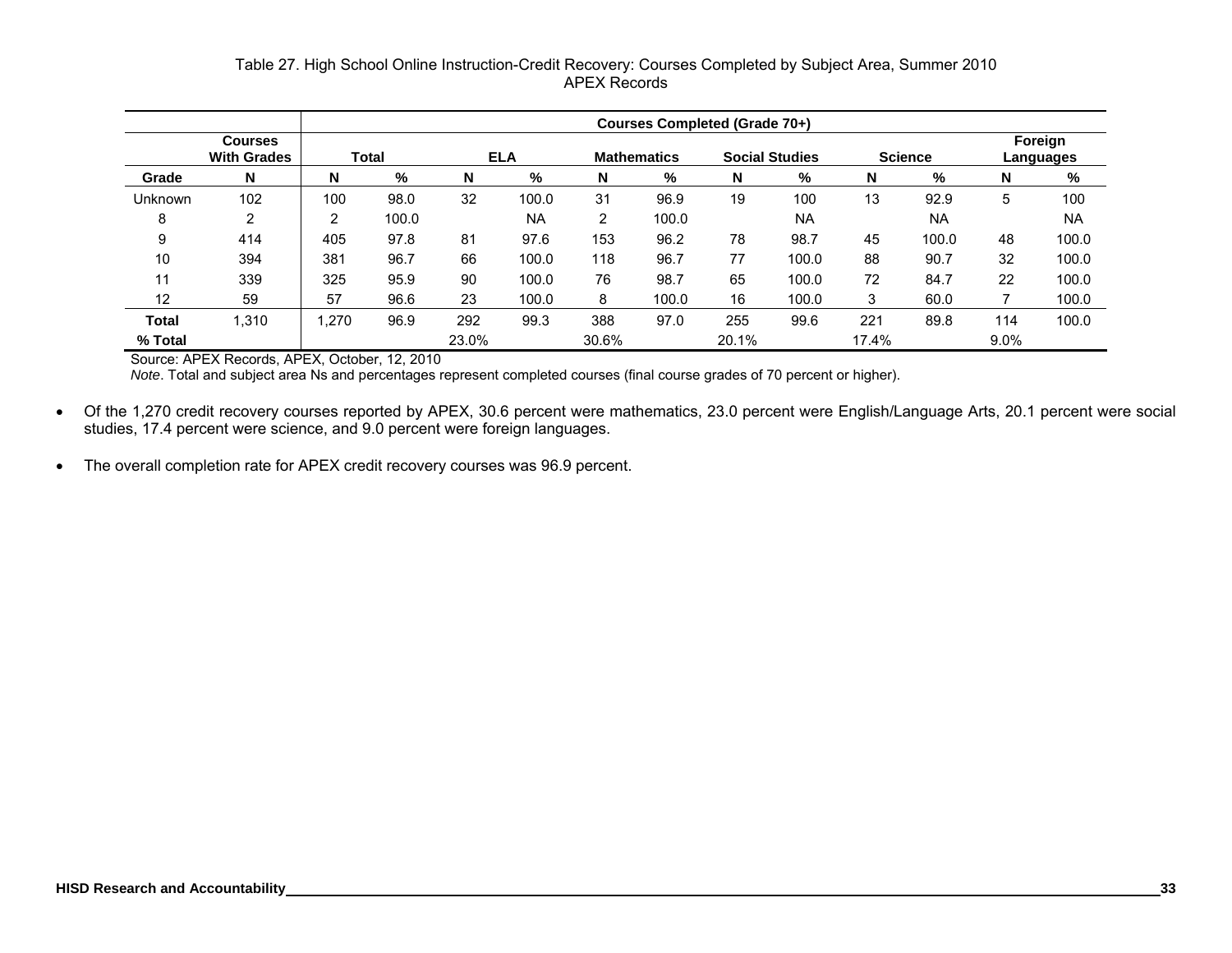# Table 28. High School Online Instruction-Original Credit: Courses Completed by Subject Area, Summer 2010 APEX Records

|         |                                      | Courses Completed (Grade 70+)                                                        |       |                |           |       |           |      |           |       |                      |      |       |
|---------|--------------------------------------|--------------------------------------------------------------------------------------|-------|----------------|-----------|-------|-----------|------|-----------|-------|----------------------|------|-------|
|         | <b>Courses</b><br><b>With Grades</b> | <b>Science</b><br><b>ELA</b><br><b>Social Studies</b><br>Total<br><b>Mathematics</b> |       |                |           |       |           |      |           |       | Foreign<br>Languages |      |       |
| Grade   | N                                    | N                                                                                    | %     | N              | ℅         | N     | %         | N    | %         | N     | %                    | N    | %     |
| Unknown | 46                                   | 46                                                                                   | 100.0 | $\overline{2}$ | 100.0     | 23    | 100.0     | 3    | 100       | 18    | 100.0                |      |       |
| 8       | 6                                    | 6                                                                                    | 100.0 |                | <b>NA</b> |       | <b>NA</b> |      | <b>NA</b> | 6     | 100.0                |      |       |
| 9       | 98                                   | 98                                                                                   | 100.0 |                | <b>NA</b> | 65    | 100.0     |      | 100.0     | 30    | 100.0                | 2    | 100.0 |
| 10      | 88                                   | 88                                                                                   | 100.0 | $\overline{2}$ | 100.0     | 65    | 100.0     | 3    | 100.0     | 18    | 100.0                |      |       |
| 11      | 33                                   | 33                                                                                   | 100.0 | 6              | 100.0     | 10    | 100.0     | 2    | 100.0     | 14    | 100.0                |      | 100.0 |
| 12      | 11                                   | 10                                                                                   | 90.9  |                | 100.0     |       | NA        | 9    | 88.9      |       | <b>NA</b>            |      | 100.0 |
| Total   | 282                                  | 281                                                                                  | 99.6  | 11             | 100.0     | 163   | 100.0     | 18   | 94.4      | 86    | 100.0                | 4    | 100.0 |
| % Total |                                      |                                                                                      |       | 3.9%           |           | 58.0% |           | 6.4% |           | 30.6% |                      | 1.4% |       |

Source: APEX Records, APEX, October, 12, 2010

*Note*. Total and subject area Ns and percentages represent completed courses (final course grades of 70 percent or higher).

- Of the 281 original credit courses reported by APEX, 58.0 percent were mathematics, 30.6 percent were science, 6.4 percent were social studies, 3.9 percent were English/Language Arts, and 1.4 percent were foreign languages.
- The overall completion rate for APEX original credit recovery courses was 99.6 percent